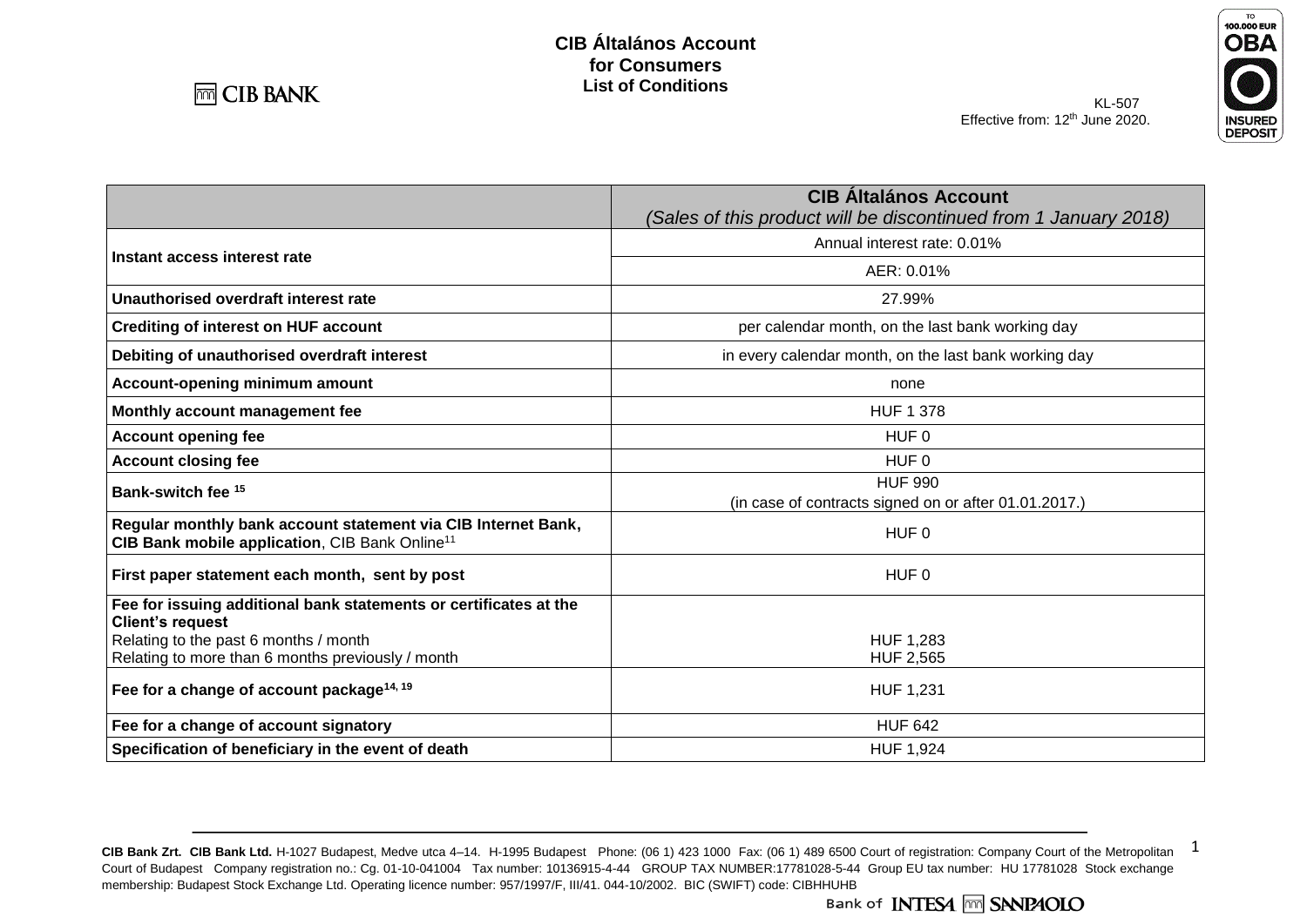



| KL-507                            |  |
|-----------------------------------|--|
| Effective from: $12th$ June 2020. |  |
|                                   |  |

| <b>FORINT TRANSACTIONS</b>                                                    |                                                                                                                             |  |
|-------------------------------------------------------------------------------|-----------------------------------------------------------------------------------------------------------------------------|--|
| <b>CIB Általános Account</b>                                                  |                                                                                                                             |  |
|                                                                               | (Sales of this product will be discontinued from 1 January 2018)                                                            |  |
| Instant Bank-to-bank GIRO transfer                                            |                                                                                                                             |  |
|                                                                               | 0.332% max. HUF 6 651<br>(Promotion: HUF 0 for the portion of the transaction not exceeding HUF 20,000 until                |  |
|                                                                               | 31.12.2020)                                                                                                                 |  |
|                                                                               | In case of HUF transfers from a HUF account to an account held at the Hungarian                                             |  |
| CIB Internet Bank, CIB Bank mobile application, CIB Bank Online               | State Treasury for distribution of government securities:                                                                   |  |
|                                                                               | 0,017% max. HUF 414<br>(Promotion: HUF 0 for the portion of the transaction not exceeding HUF 20,000 until<br>31.12.2020)   |  |
|                                                                               | 0.332% max. HUF 6 651<br>(Promotion: HUF 0 for the portion of the transaction not exceeding HUF 20,000 until                |  |
|                                                                               | 31.12.2020)                                                                                                                 |  |
|                                                                               | In case of HUF transfers from a HUF account to an account held at the Hungarian                                             |  |
| CIB TPP channel                                                               | State Treasury for distribution of government securities:                                                                   |  |
|                                                                               | 0,017% max. HUF 414<br>(Promotion: HUF 0 for the portion of the transaction not exceeding HUF 20,000 until                  |  |
|                                                                               | 31.12.2020)                                                                                                                 |  |
| <b>Bank-to-bank GIRO transfer</b>                                             |                                                                                                                             |  |
| CIB Internet Bank, CIB Bank mobile application, CIB Bank Online <sup>13</sup> | 0.332% max. HUF 6 651<br>(Promotion: HUF 0 for the portion of the transaction not exceeding HUF 20,000 until<br>31.12.2020) |  |
|                                                                               | In case of HUF transfers from a HUF account to an account held at the Hungarian                                             |  |
|                                                                               | State Treasury for distribution of government securities:                                                                   |  |
|                                                                               | 0,017% max. HUF 414                                                                                                         |  |
|                                                                               | (Promotion: HUF 0 for the portion of the transaction not exceeding HUF 20,000 until<br>31.12.2020)                          |  |
| CIB TPP channel                                                               | 0.332% max. HUF 6 651                                                                                                       |  |
|                                                                               | (Promotion: HUF 0 for the portion of the transaction not exceeding HUF 20,000 until                                         |  |

CIB Bank Zrt. CIB Bank Ltd. H-1027 Budapest, Medve utca 4-14. H-1995 Budapest Phone: (06 1) 423 1000 Fax: (06 1) 489 6500 Court of registration: Company Court of the Metropolitan 2 Court of Budapest Company registration no.: Cg. 01-10-041004 Tax number: 10136915-4-44 GROUP TAX NUMBER:17781028-5-44 Group EU tax number: HU 17781028 Stock exchange membership: Budapest Stock Exchange Ltd. Operating licence number: 957/1997/F, III/41. 044-10/2002. BIC (SWIFT) code: CIBHHUHB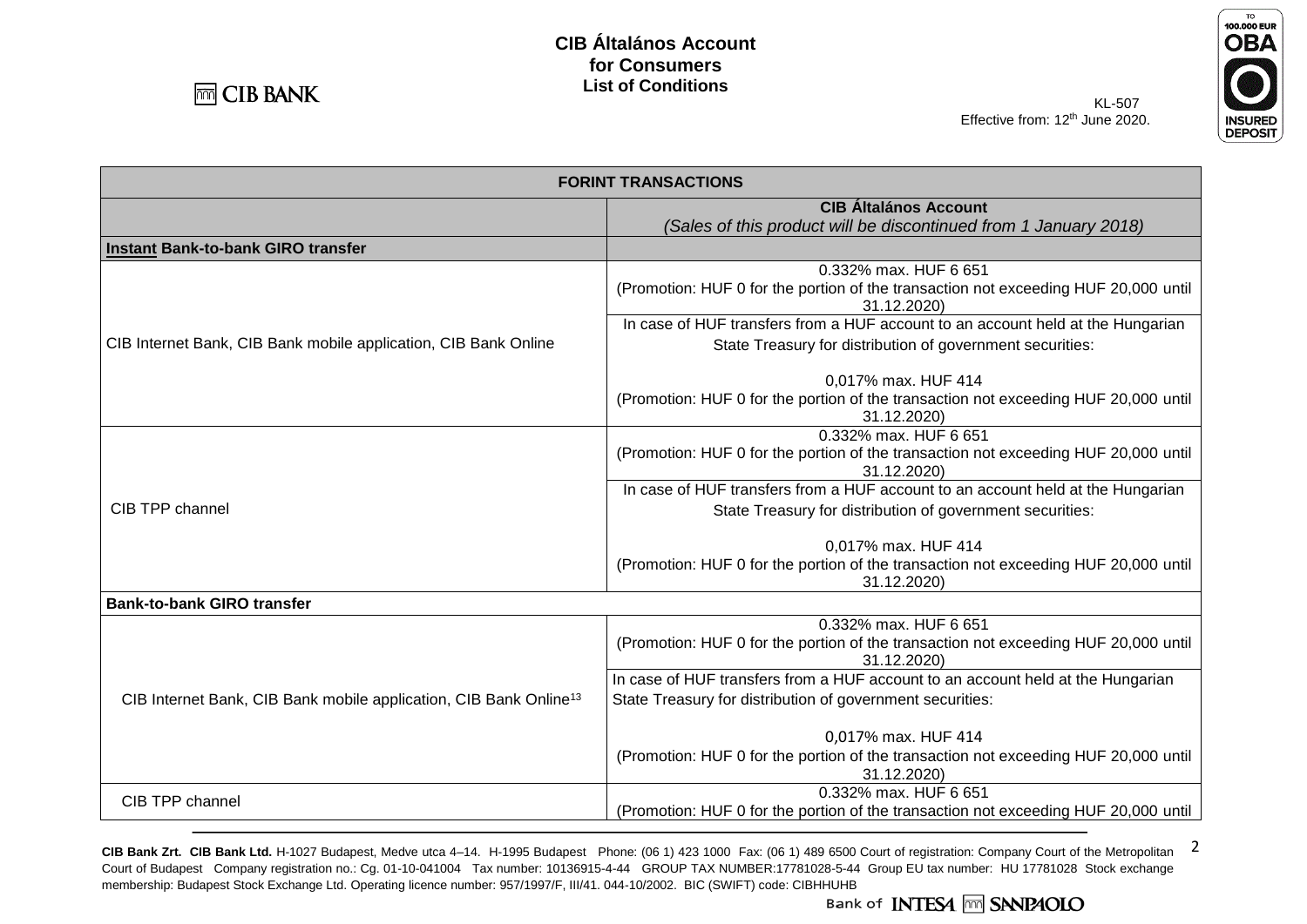



KL-507 Effective from: 12<sup>th</sup> June 2020.

|                                                                                            | 31.12.2020)                                                                                        |
|--------------------------------------------------------------------------------------------|----------------------------------------------------------------------------------------------------|
|                                                                                            | In case of HUF transfers from a HUF account to an account held at the Hungarian                    |
|                                                                                            | State Treasury for distribution of government securities:                                          |
|                                                                                            | 0,017% max. HUF 414                                                                                |
|                                                                                            | (Promotion: HUF 0 for the portion of the transaction not exceeding HUF 20,000 until<br>31.12.2020) |
|                                                                                            | 0.541%, min. HUF 410, max. HUF 47 114                                                              |
|                                                                                            | In case of HUF transfers from a HUF account to an account held at the Hungarian                    |
| <b>CIB24</b>                                                                               | State Treasury for distribution of government securities:                                          |
|                                                                                            | 0,246%, min. HUF 410, max. HUF 40 640                                                              |
|                                                                                            | 1,103%, min. HUF 678, max. HUF 49 102                                                              |
|                                                                                            | In case of HUF transfers from a HUF account to an account held at the Hungarian                    |
| In paper format <sup>16</sup> , through a Magnifica Banker, on Electronic<br>Signature Pad | State Treasury for distribution of government securities:                                          |
|                                                                                            | 0,796%, min. HUF 678, max. HUF 42 335                                                              |

CIB Bank Zrt. CIB Bank Ltd. H-1027 Budapest, Medve utca 4-14. H-1995 Budapest Phone: (06 1) 423 1000 Fax: (06 1) 489 6500 Court of registration: Company Court of the Metropolitan 3 Court of Budapest Company registration no.: Cg. 01-10-041004 Tax number: 10136915-4-44 GROUP TAX NUMBER:17781028-5-44 Group EU tax number: HU 17781028 Stock exchange membership: Budapest Stock Exchange Ltd. Operating licence number: 957/1997/F, III/41. 044-10/2002. BIC (SWIFT) code: CIBHHUHB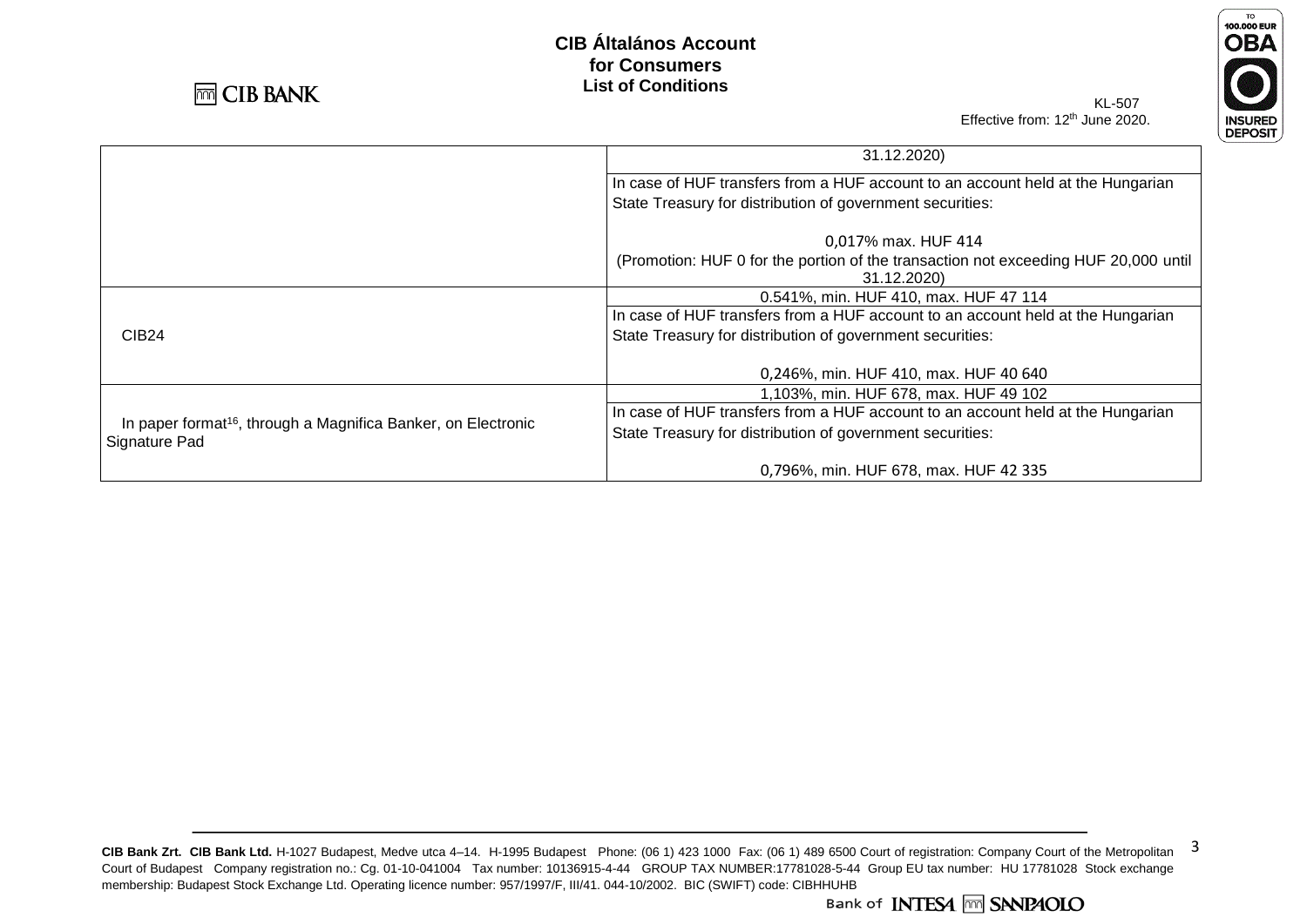

**OBA INSURED**<br>DEPOSIT

TO<br>100.000 EUR

| Instant Intra-bank transfer                                                                  |                                                                                                                             |  |
|----------------------------------------------------------------------------------------------|-----------------------------------------------------------------------------------------------------------------------------|--|
|                                                                                              | 0.332% max. HUF 6 651                                                                                                       |  |
| CIB Internet Bank, CIB Bank mobile application 13, CIB Bank Online <sup>13</sup>             | (Promotion: HUF 0 for the portion of the transaction not exceeding HUF 20,000 until<br>31.12.2020)                          |  |
|                                                                                              | 0.332% max. HUF 6 651                                                                                                       |  |
| CIB TPP channel                                                                              | (Promotion: HUF 0 for the portion of the transaction not exceeding HUF 20,000 until<br>31.12.2020)                          |  |
| Intra-bank transfer                                                                          |                                                                                                                             |  |
| CIB Internet Bank, CIB Bank mobile application <sup>13</sup> , CIB Bank Online <sup>13</sup> | 0.332% max. HUF 6 651<br>(Promotion: HUF 0 for the portion of the transaction not exceeding HUF 20,000 until<br>31.12.2020) |  |
|                                                                                              | 0.332% max, HUF 6 651                                                                                                       |  |
| CIB TPP channel                                                                              | (Promotion: HUF 0 for the portion of the transaction not exceeding HUF 20,000 until<br>31.12.2020)                          |  |
| CIB <sub>24</sub>                                                                            | 0.530%, min. HUF 397, max. HUF 45 961                                                                                       |  |
| In paper format <sup>16</sup> , through a Magnifica Banker, on Electronic<br>Signature Pad   | 0.684%, min. HUF 576, max. HUF 47 903                                                                                       |  |
| Transfer between the Client's own accounts kept at CIB Bank                                  |                                                                                                                             |  |
| CIB Internet Bank, CIB Bank mobile application, CIB Bank Online                              | HUF <sub>0</sub>                                                                                                            |  |
| CIB TPP channel                                                                              | HUF <sub>0</sub>                                                                                                            |  |
| <b>CIB24</b>                                                                                 | <b>HUF 130</b>                                                                                                              |  |
| In paper format, through a Magnifica Banker, on Electronic Signature<br>Pad                  | HUF 135 + 0.131%, min. HUF 337, max. HUF 6769                                                                               |  |
| Interbank transfer via RTGS system                                                           | 1%, min. HUF 13,265, max. HUF 119,684                                                                                       |  |
|                                                                                              | 0.332% max. HUF 6 651                                                                                                       |  |
|                                                                                              | (Promotion: HUF 0 for the portion of the transaction not exceeding HUF 20,000 until<br>31.12.2020)                          |  |
| Fulfilment of standing order via GIRO                                                        | In case of HUF transfers from a HUF account to an account held at the Hungarian                                             |  |
|                                                                                              | State Treasury for distribution of government securities:                                                                   |  |
|                                                                                              | 0,017% max. HUF 414                                                                                                         |  |

CIB Bank Zrt. CIB Bank Ltd. H-1027 Budapest, Medve utca 4–14. H-1995 Budapest Phone: (06 1) 423 1000 Fax: (06 1) 489 6500 Court of registration: Company Court of the Metropolitan 4 Court of Budapest Company registration no.: Cg. 01-10-041004 Tax number: 10136915-4-44 GROUP TAX NUMBER:17781028-5-44 Group EU tax number: HU 17781028 Stock exchange membership: Budapest Stock Exchange Ltd. Operating licence number: 957/1997/F, III/41. 044-10/2002. BIC (SWIFT) code: CIBHHUHB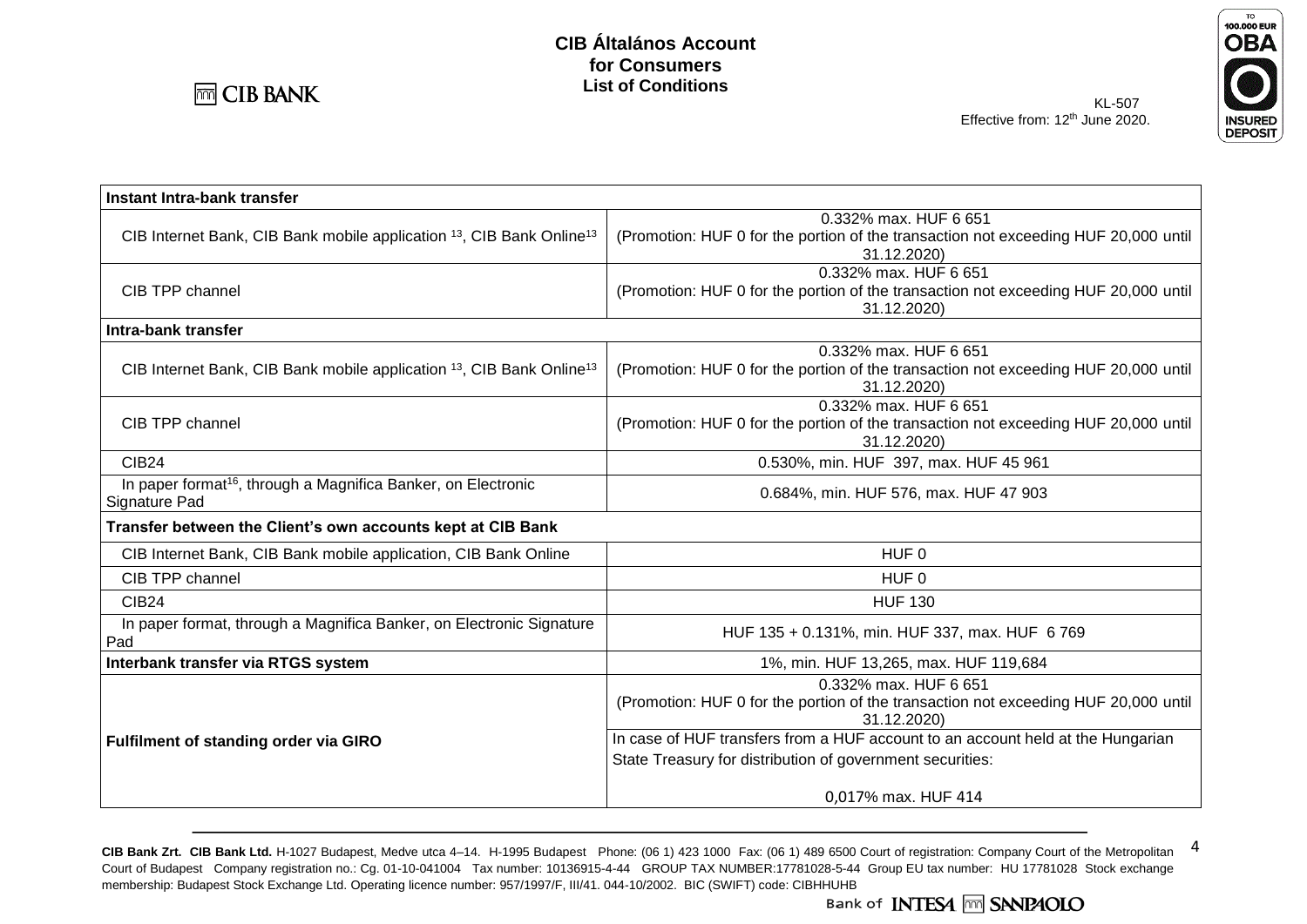

# KL-507



Effective from: 12<sup>th</sup> June 2020.

|                                                                                                            | (Promotion: HUF 0 for the portion of the transaction not exceeding HUF 20,000 until<br>31.12.2020) |
|------------------------------------------------------------------------------------------------------------|----------------------------------------------------------------------------------------------------|
|                                                                                                            | HUF 0 + 0.332% max. HUF 6 651                                                                      |
| Fulfilment of standing book transfer order within the Bank                                                 | (Promotion: HUF 0 for the portion of the transaction not exceeding HUF 20,000 until<br>31.12.2020) |
| Fee for the modification or cancellation of a standing order                                               | HUF <sub>0</sub>                                                                                   |
| Fee charged in the case of fulfilment of a direct debit                                                    | HUF 0 + 0.332% max. HUF 6 651 /transaction                                                         |
| Conditional transfer <sup>1</sup>                                                                          |                                                                                                    |
| mobile-phone prepaid card top-up                                                                           | HUF <sub>0</sub>                                                                                   |
| Dijnet bill payment - Internet Bank, CIB Bank mobile application, CIB<br><b>Bank Online</b>                | HUF <sub>0</sub>                                                                                   |
| <b>Notification of limit breach</b>                                                                        | HUF 113 /transaction                                                                               |
| Fee for the cancellation of an order (including recalling), or the<br>modification of an order             |                                                                                                    |
| Intrabank order                                                                                            | HUF 0 / order                                                                                      |
| Bank-to-bank order                                                                                         | HUF 0 / order                                                                                      |
|                                                                                                            | <b>FORINT TRANSACTIONS</b>                                                                         |
|                                                                                                            | <b>CIB Általános Account</b><br>(Sales of this product will be discontinued from 1 January 2018)   |
| Deposit fixing or termination, increasing or reducing the amount of deposited capital on the rollover date |                                                                                                    |
| CIB Internet Bank, CIB Bank mobile application, CIB Bank Online <sup>13</sup>                              | HUF <sub>0</sub>                                                                                   |
| <b>CIB24</b>                                                                                               | HUF <sub>0</sub>                                                                                   |
| In paper format, through a Magnifica Banker                                                                | HUF <sub>0</sub>                                                                                   |
| Termination of a fixed-term deposit on a day other than the rollover date                                  |                                                                                                    |
| CIB Internet Bank, CIB Bank mobile application, CIB Bank Online <sup>13</sup>                              | HUF <sub>0</sub>                                                                                   |
| <b>CIB24</b>                                                                                               | HUF 113 /transaction                                                                               |
| In paper format, through a Magnifica Banker                                                                | HUF 282 /transaction                                                                               |
| Cash deposit at a branch                                                                                   | HUF <sub>0</sub>                                                                                   |
| - fee for coin processing if more than 50 coins are deposited <sup>2</sup>                                 | 3.39%                                                                                              |

CIB Bank Zrt. CIB Bank Ltd. H-1027 Budapest, Medve utca 4-14. H-1995 Budapest Phone: (06 1) 423 1000 Fax: (06 1) 489 6500 Court of registration: Company Court of the Metropolitan 5 Court of Budapest Company registration no.: Cg. 01-10-041004 Tax number: 10136915-4-44 GROUP TAX NUMBER:17781028-5-44 Group EU tax number: HU 17781028 Stock exchange membership: Budapest Stock Exchange Ltd. Operating licence number: 957/1997/F, III/41. 044-10/2002. BIC (SWIFT) code: CIBHHUHB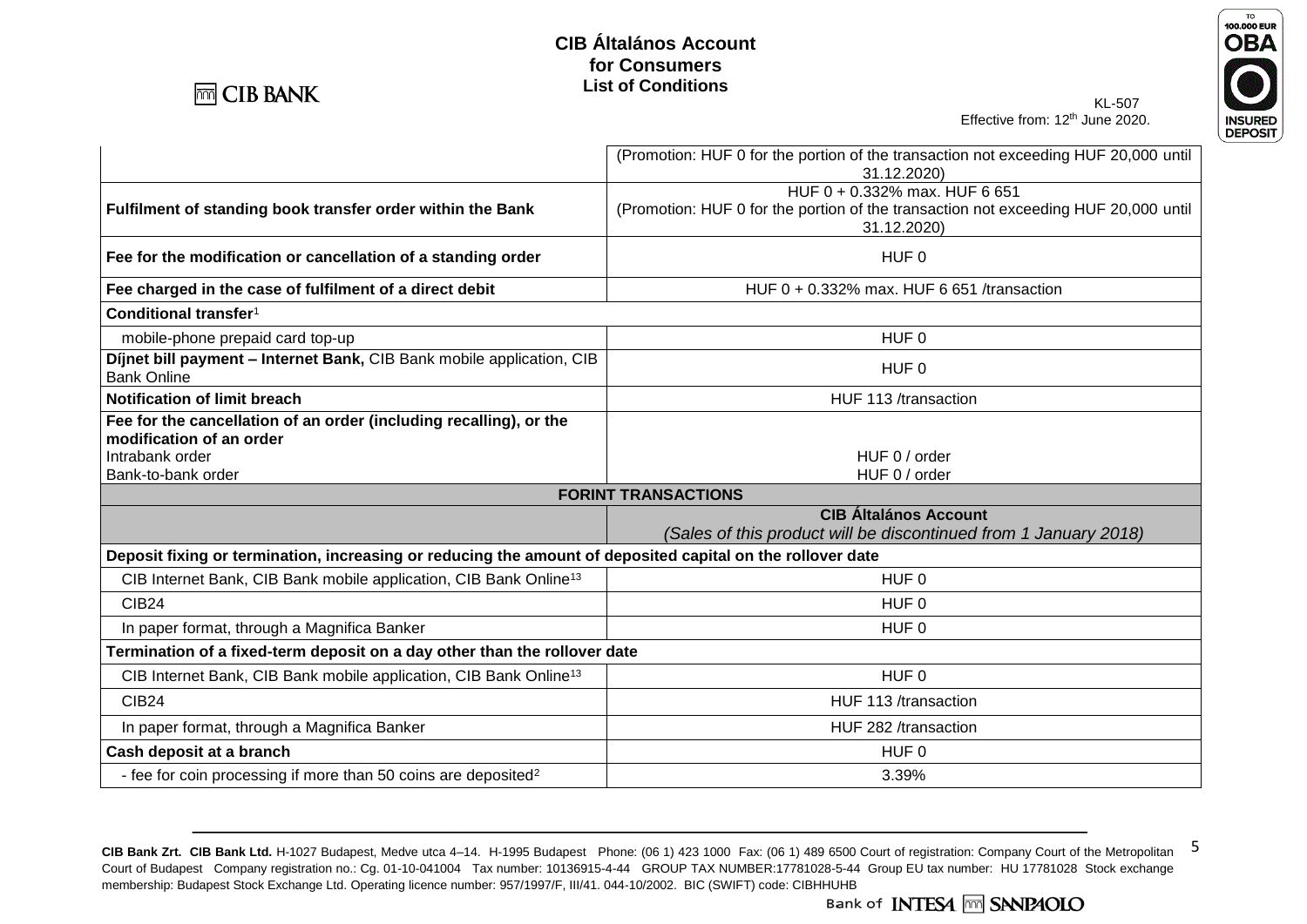



| Deposit with a postal cash transfer order, postal installed voucher,<br>postal subsequent setup, postal resettling                                                                                                                                                                | HUF $113 + 0.39\frac{\%}{\tan\theta}$            |  |
|-----------------------------------------------------------------------------------------------------------------------------------------------------------------------------------------------------------------------------------------------------------------------------------|--------------------------------------------------|--|
| Cash withdrawal from cash desk in a bank branch 2                                                                                                                                                                                                                                 | 1.281%, min. HUF 1 127, max. HUF 134 732         |  |
| - fee for coin processing if more than 50 coins are withdrawn <sup>2</sup>                                                                                                                                                                                                        | 3.39%                                            |  |
| Fee for failing to make a cash-desk withdrawal after giving<br>advance notice, or for withdrawing more than HUF 1 million (or the<br>equivalent in foreign currency) without giving advance notice <sup>2</sup>                                                                   | HUF 12 827 / occasion                            |  |
| Postal payment order <sup>10</sup><br>(The Bank does not offer this service as a paper-based service after<br>01.03.2012)                                                                                                                                                         | HUF 590/order                                    |  |
| Submission of a collection order based on a letter of authorisation,<br>official transfer order or a collection order formerly with the<br>purpose code "2" (submission of a HUF collection order), on the<br>grounds of Foreclosure, for crediting to a bank account kept at CIB | <b>HUF 1,670</b>                                 |  |
| Registration of an incoming collection order based on an<br>authorisation letter, official transfer order and transfer ruling or a<br>collection order, formerly with the purpose code "2", on the<br>grounds of Foreclosure                                                      | HUF 1,670                                        |  |
| <b>Correspondence fee</b>                                                                                                                                                                                                                                                         | <b>HUF 565</b>                                   |  |
| <b>CIB FOREIGN CURRENCY ACCOUNT</b>                                                                                                                                                                                                                                               |                                                  |  |
| <b>On-demand interest</b>                                                                                                                                                                                                                                                         | Annual interest: 0.01%                           |  |
|                                                                                                                                                                                                                                                                                   | AER: 0.01%                                       |  |
| Interest on unauthorised credit                                                                                                                                                                                                                                                   | 1-week LIBOR $+6.00\%$                           |  |
| Date of crediting interest on FCY account                                                                                                                                                                                                                                         | per calendar month, on the last bank working day |  |
| Debiting of interest on unauthorised credit                                                                                                                                                                                                                                       | The last working day of the calendar month       |  |
| Account-opening minimum amount                                                                                                                                                                                                                                                    | None                                             |  |
| Monthly account management fee                                                                                                                                                                                                                                                    | <b>HUF 361</b>                                   |  |
| Account opening and closing fee                                                                                                                                                                                                                                                   | HUF 0                                            |  |
| Regular monthly statement <sup>12</sup>                                                                                                                                                                                                                                           | HUF 0                                            |  |
| Statement upon special request, certificate                                                                                                                                                                                                                                       | <b>USD 6,42</b>                                  |  |

CIB Bank Zrt. CIB Bank Ltd. H-1027 Budapest, Medve utca 4-14. H-1995 Budapest Phone: (06 1) 423 1000 Fax: (06 1) 489 6500 Court of registration: Company Court of the Metropolitan 6 Court of Budapest Company registration no.: Cg. 01-10-041004 Tax number: 10136915-4-44 GROUP TAX NUMBER:17781028-5-44 Group EU tax number: HU 17781028 Stock exchange membership: Budapest Stock Exchange Ltd. Operating licence number: 957/1997/F, III/41. 044-10/2002. BIC (SWIFT) code: CIBHHUHB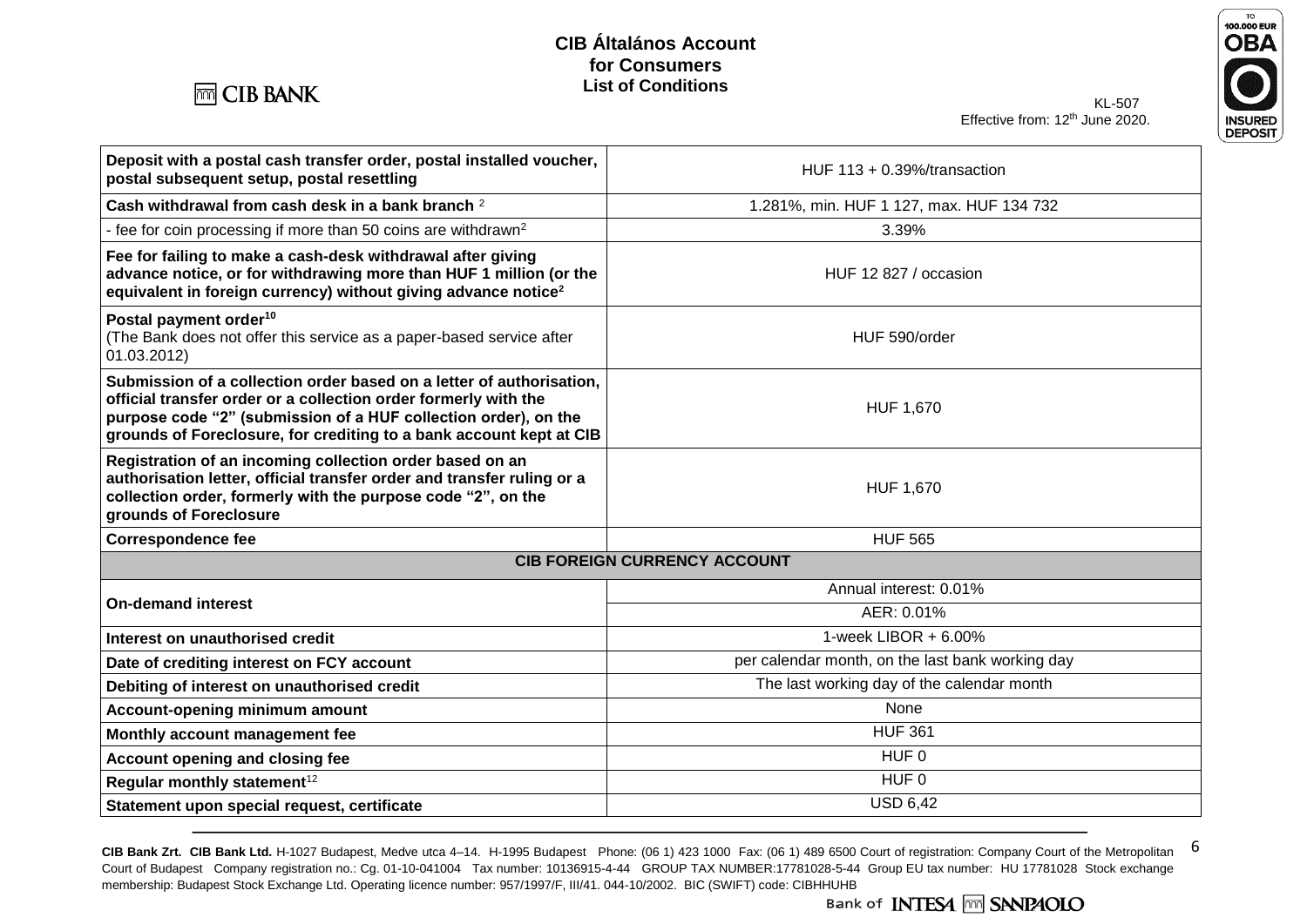

Relating to more than 6 months previously / month

Relating to the past 6 months / month

KL-507 Effective from: 12<sup>th</sup> June 2020.



USD 12,83

CIB Bank Zrt. CIB Bank Ltd. H-1027 Budapest, Medve utca 4-14. H-1995 Budapest Phone: (06 1) 423 1000 Fax: (06 1) 489 6500 Court of registration: Company Court of the Metropolitan 7 Court of Budapest Company registration no.: Cg. 01-10-041004 Tax number: 10136915-4-44 GROUP TAX NUMBER:17781028-5-44 Group EU tax number: HU 17781028 Stock exchange membership: Budapest Stock Exchange Ltd. Operating licence number: 957/1997/F, III/41. 044-10/2002. BIC (SWIFT) code: CIBHHUHB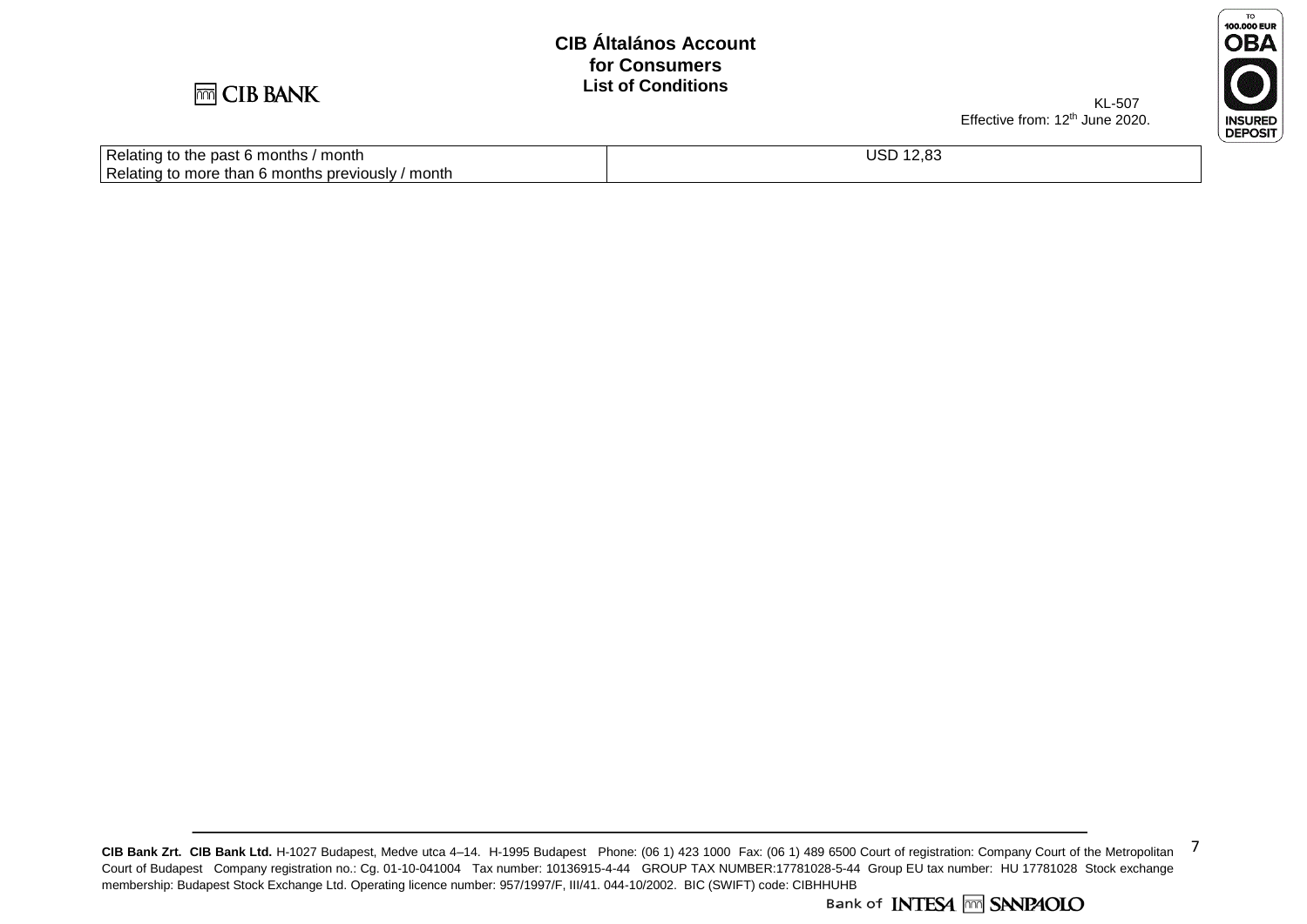



| FOREIGN EXCHANGE AND CURRENCY TRANSACTIONS, HUF TRANSFER ABROAD <sup>3</sup> (from a HUF or FCY account) |                                                                                                                             |
|----------------------------------------------------------------------------------------------------------|-----------------------------------------------------------------------------------------------------------------------------|
|                                                                                                          | <b>CIB Általános Account</b>                                                                                                |
|                                                                                                          | (Sales of this product will be discontinued from 1 January 2018)                                                            |
| Bank-to-bank transfer 4.5                                                                                |                                                                                                                             |
| CIB Internet Bank, CIB Bank mobile application, CIB Bank Online                                          | 0.533%, min. USD 20,66, max. USD 593,63                                                                                     |
| CIB TPP channel                                                                                          | 0.533%, min. USD 20,66, max. USD 593,63                                                                                     |
| <b>CIB24</b>                                                                                             | 0.705%, min. USD 20,47, max. USD 598,90                                                                                     |
| In paper format <sup>16</sup> , through a Magnifica Banker, on Electronic<br>Signature Pad               | 0.735%, min. USD 21,33, max. USD 634,55                                                                                     |
| Expedite surcharge for same-day execution in the case of EUR, USD,<br>GBP and CAD                        | USD 38,48/                                                                                                                  |
| SEPA and other transfer in EUR in the EEA Region (except<br>domestic transfer) <sup>4</sup>              |                                                                                                                             |
| CIB Internet Bank, CIB Bank mobile application, CIB Bank Online                                          | 0.332% max. HUF 6 651<br>(Promotion: HUF 0 for the portion of the transaction not exceeding HUF 20,000 until<br>31.12.2020) |
| CIB TPP channel                                                                                          | 0.332% max. HUF 6 651<br>(Promotion: HUF 0 for the portion of the transaction not exceeding HUF 20,000 until<br>31.12.2020) |
| <b>CIB24</b>                                                                                             | 0.541%, min. HUF 410, max. HUF 47 114                                                                                       |
| Paper-based service, with the order submitted via a Magnifica Banker,<br>on Electronic Signature Pad     | 1,103%, min. HUF 678, max. HUF 49 102                                                                                       |
| Domestic SEPA and other transfer in EUR in outside the EEA<br>Region <sup>4</sup>                        |                                                                                                                             |
| CIB Internet Bank, CIB Bank mobile application, CIB Bank Online                                          | 0,52%, min. EUR 18,04, max. EUR 518,01                                                                                      |
| CIB TPP channel                                                                                          | 0,52%, min. EUR 18,04, max. EUR 518,01                                                                                      |
| <b>CIB24</b>                                                                                             | 0,687%, min. EUR 17,88, max. EUR 522,61                                                                                     |

CIB Bank Zrt. CIB Bank Ltd. H-1027 Budapest, Medve utca 4–14. H-1995 Budapest Phone: (06 1) 423 1000 Fax: (06 1) 489 6500 Court of registration: Company Court of the Metropolitan 8 Court of Budapest Company registration no.: Cg. 01-10-041004 Tax number: 10136915-4-44 GROUP TAX NUMBER:17781028-5-44 Group EU tax number: HU 17781028 Stock exchange membership: Budapest Stock Exchange Ltd. Operating licence number: 957/1997/F, III/41. 044-10/2002. BIC (SWIFT) code: CIBHHUHB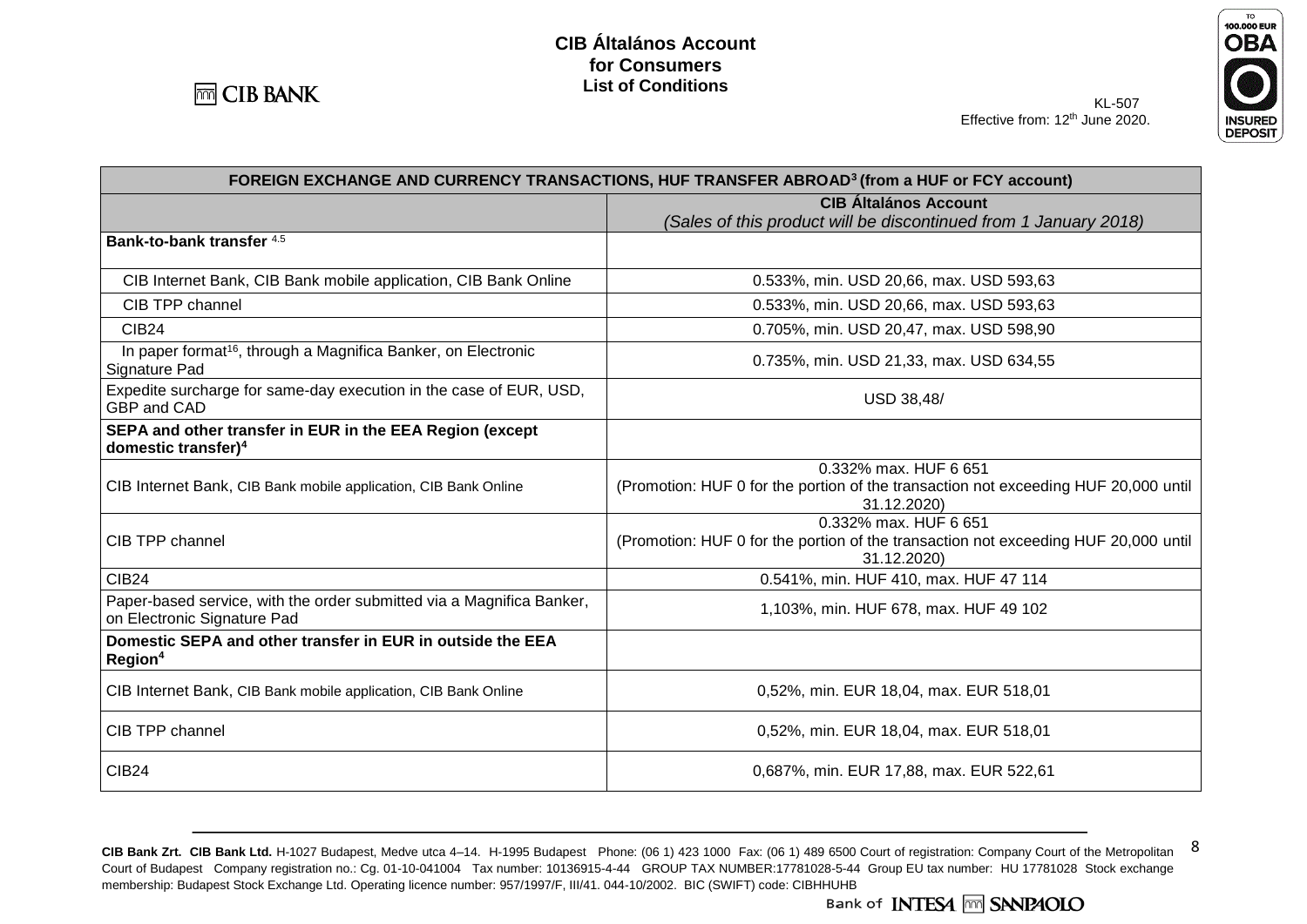

### TO<br>100.000 EUR **OBA** INSURED<br>DEPOSIT

KL-507 Effective from: 12<sup>th</sup> June 2020.

| Paper-based service, with the order submitted via a Magnifica Banker,<br>on Electronic Signature Pad | 0,716%, min. EUR 18,63, max. EUR 553,71 |
|------------------------------------------------------------------------------------------------------|-----------------------------------------|
| Expedition fee for execution with a T-day value date in EUR in the EEA<br>Region                     | EUR 34,48                               |
| Intra-bank transfer 4,5                                                                              |                                         |
| CIB Internet Bank, CIB Bank mobile application, CIB Bank Online                                      | <b>USD 18,27</b>                        |
| CIB TPP channel                                                                                      | <b>USD 18,27</b>                        |
| <b>CIB24</b>                                                                                         | 0.352%, min. USD 13,93, max. USD 257,63 |
| In paper format <sup>16</sup> , through a Magnifica Banker, on Electronic<br>Signature Pad           | 0.367%, min. USD 14,52, max. USD 268,50 |
| Transfer between the Client's own accounts kept at CIB Bank                                          |                                         |
| CIB Internet Bank, CIB Bank mobile application, CIB Bank Online                                      | HUF 0                                   |
| CIB TPP channel                                                                                      | HUF 0                                   |
| CIB24                                                                                                | <b>USD 6,64</b>                         |
| In paper format, through a Magnifica Banker, on Electronic Signature<br>Pad                          | <b>USD 6,92</b>                         |

CIB Bank Zrt. CIB Bank Ltd. H-1027 Budapest, Medve utca 4-14. H-1995 Budapest Phone: (06 1) 423 1000 Fax: (06 1) 489 6500 Court of registration: Company Court of the Metropolitan 9 Court of Budapest Company registration no.: Cg. 01-10-041004 Tax number: 10136915-4-44 GROUP TAX NUMBER:17781028-5-44 Group EU tax number: HU 17781028 Stock exchange membership: Budapest Stock Exchange Ltd. Operating licence number: 957/1997/F, III/41. 044-10/2002. BIC (SWIFT) code: CIBHHUHB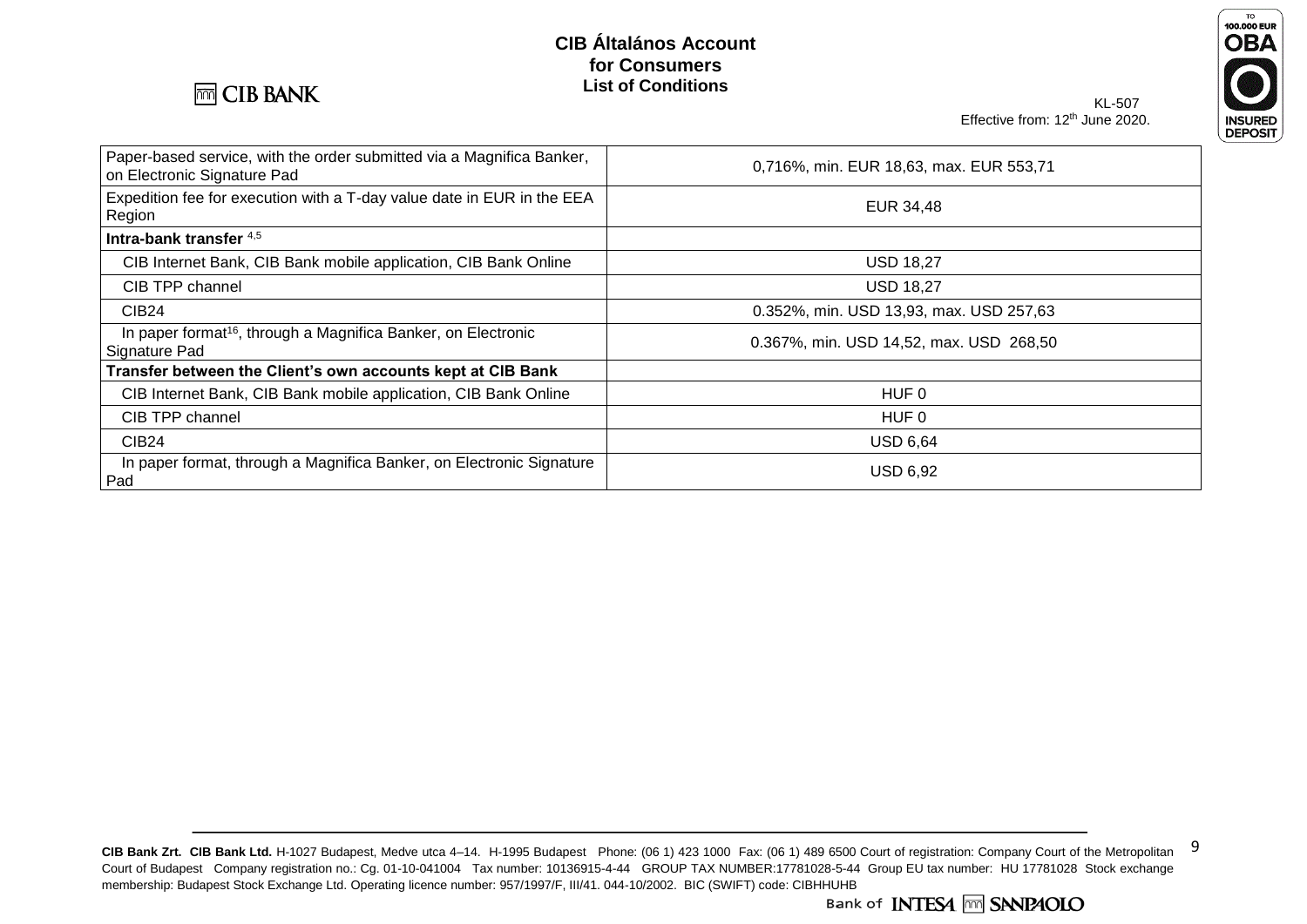

**Issuing of FCY cheque**

**Collection of FCY cheque** (min. 30 Bank Working days<sup>9</sup>)





CIB Bank Zrt. CIB Bank Ltd. H-1027 Budapest, Medve utca 4–14. H-1995 Budapest Phone: (06 1) 423 1000 Fax: (06 1) 489 6500 Court of registration: Company Court of the Metropolitan 10 Court of Budapest Company registration no.: Cg. 01-10-041004 Tax number: 10136915-4-44 GROUP TAX NUMBER:17781028-5-44 Group EU tax number: HU 17781028 Stock exchange membership: Budapest Stock Exchange Ltd. Operating licence number: 957/1997/F, III/41. 044-10/2002. BIC (SWIFT) code: CIBHHUHB

*The Bank has not provided the service since 16.12.2013.* 0.34% min. USD 35 max. USD 124.2 + third-party bank charges and DHL charges

**Forint cash withdrawal from an FCY account 2** 1.281%, min. 1 127 Ft, max. 134 732Ft

**The Bank has not provided the service since 16 December 2013.** USD 14.64 + bank-to-bank transfer charges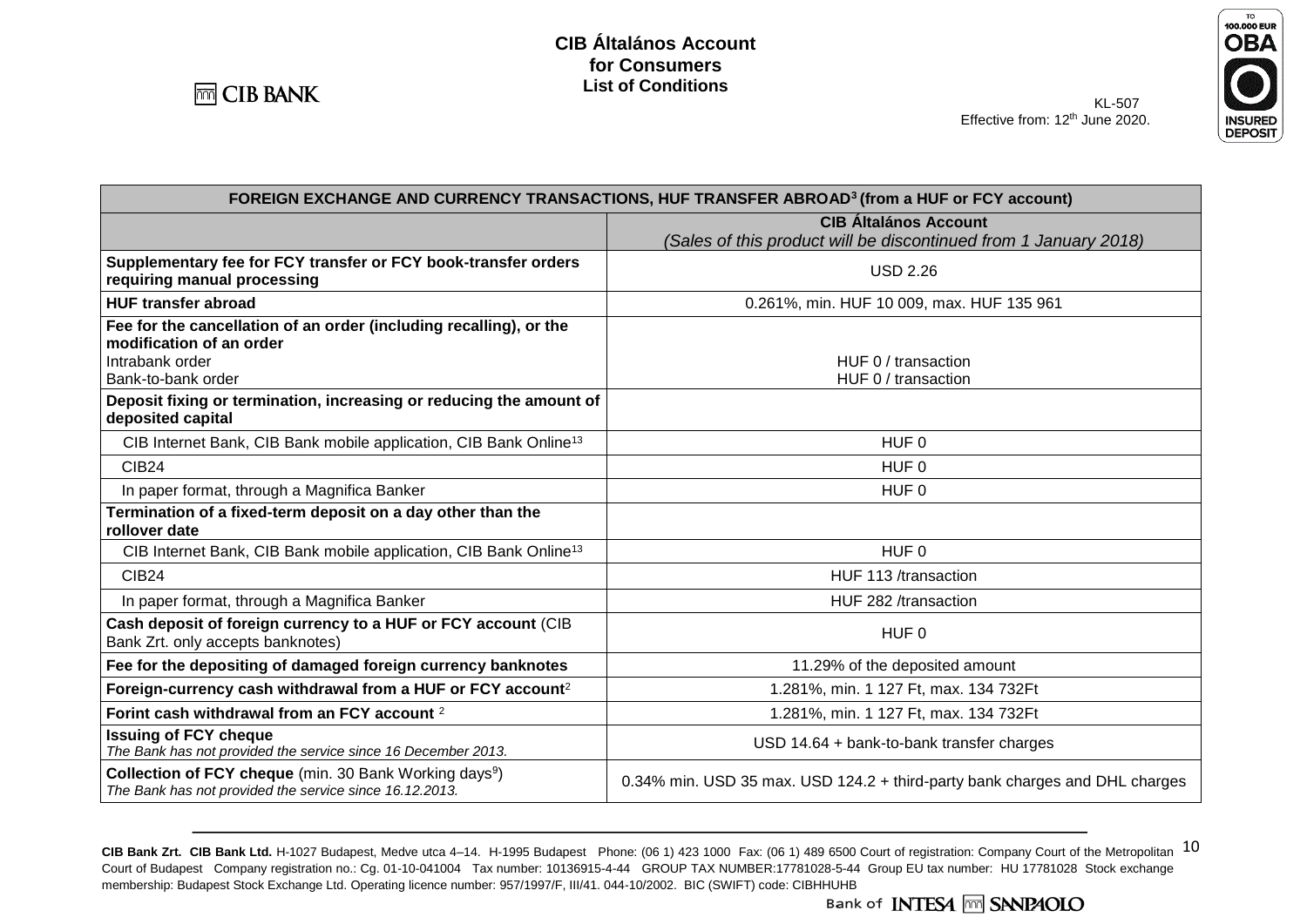



KL-507 Effective from: 12<sup>th</sup> June 2020.

| <b>Unpaid cheque</b>                                                                                                                                                                                 | <b>USD 5.65</b>                                                                                                                                                              |  |
|------------------------------------------------------------------------------------------------------------------------------------------------------------------------------------------------------|------------------------------------------------------------------------------------------------------------------------------------------------------------------------------|--|
| Transfer/crediting of the amount of a cheque drawn on CIB Bank                                                                                                                                       | <b>USD 11.29</b>                                                                                                                                                             |  |
| <b>Blocking of a cheque</b>                                                                                                                                                                          | <b>USD 11.29</b>                                                                                                                                                             |  |
| <b>ELECTRONIC SERVICES</b>                                                                                                                                                                           |                                                                                                                                                                              |  |
|                                                                                                                                                                                                      | <b>CIB Általános Account</b><br>(Sales of this product will be discontinued from 1 January 2018)                                                                             |  |
| CIB Internet-based Electronic Services (CIB Internet Bank)                                                                                                                                           |                                                                                                                                                                              |  |
| - Registration fee                                                                                                                                                                                   | HUF <sub>0</sub>                                                                                                                                                             |  |
| - Subscription fee for security SMS text messages (notification of<br>logins and blocking)                                                                                                           | HUF <sub>0</sub>                                                                                                                                                             |  |
| Fees for password generators                                                                                                                                                                         |                                                                                                                                                                              |  |
| -Token usage fee                                                                                                                                                                                     | HUF 0 / month / user                                                                                                                                                         |  |
| - Easy Token usage fee (Sales of this product will be discontinued<br>from 15 February 2019)                                                                                                         | HUF 0 / month / user                                                                                                                                                         |  |
| - CIB HardToken usage fee                                                                                                                                                                            | HUF 340 / month / user                                                                                                                                                       |  |
| - CIB mobilToken usage fee                                                                                                                                                                           | HUF 0 / month / user                                                                                                                                                         |  |
| - CIB Hard Token request fee                                                                                                                                                                         | HUF 1 703 / user                                                                                                                                                             |  |
| - One-off fee for Token replacement (if the Token is lost or becomes<br>unusable or unreliable) <sup>18</sup>                                                                                        | In case of a replacement request, the token available in CIB Bank Mobile<br>Application or the CIB Hard Token are available for further use of the Electronic<br>Services.   |  |
| - One-off fee for Easy Token replacement (if the Token is lost or<br>becomes technically unusable or unreliable) (Sales of this product will<br>be discontinued from 15 February 2019) <sup>18</sup> | . In case of a replacement request, the token available in CIB Bank Mobile<br>Application or the CIB Hard Token are available for further use of the Electronic<br>Services. |  |
| - One-off fee for CIB Hard Token replacement (if the Token is lost or<br>becomes unusable or unreliable)                                                                                             | <b>HUF 3 207</b>                                                                                                                                                             |  |
| - One-off fee for CIB mobilToken replacement (re-registration)                                                                                                                                       | HUF <sub>0</sub>                                                                                                                                                             |  |
| <b>CIB Internet-based Electronic Services (CIB Bank mobile application)</b>                                                                                                                          |                                                                                                                                                                              |  |
| Registration fee                                                                                                                                                                                     | HUF <sub>0</sub>                                                                                                                                                             |  |

CIB Bank Zrt. CIB Bank Ltd. H-1027 Budapest, Medve utca 4-14. H-1995 Budapest Phone: (06 1) 423 1000 Fax: (06 1) 489 6500 Court of registration: Company Court of the Metropolitan  $11$ Court of Budapest Company registration no.: Cg. 01-10-041004 Tax number: 10136915-4-44 GROUP TAX NUMBER:17781028-5-44 Group EU tax number: HU 17781028 Stock exchange membership: Budapest Stock Exchange Ltd. Operating licence number: 957/1997/F, III/41. 044-10/2002. BIC (SWIFT) code: CIBHHUHB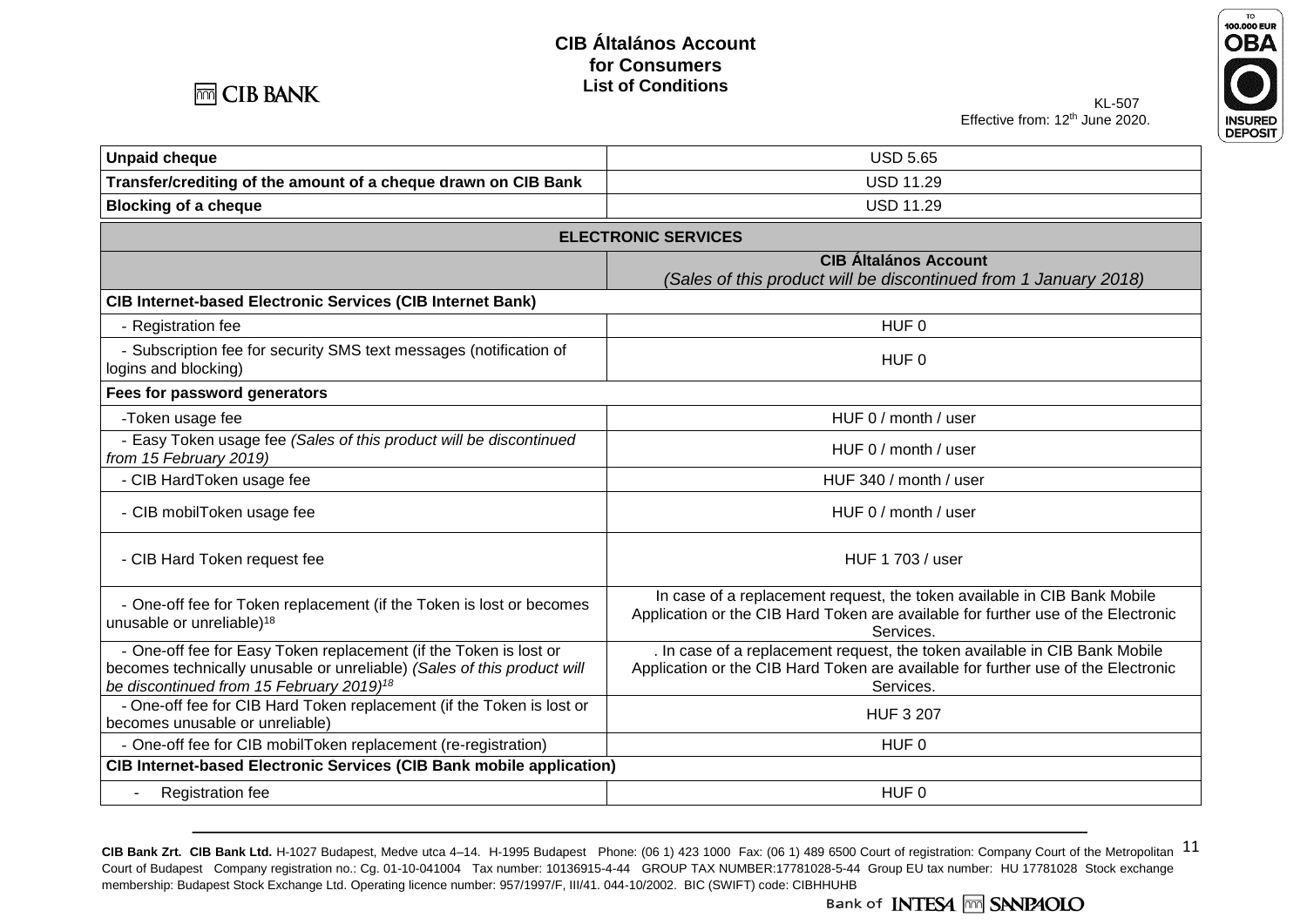



KL-507 Effective from: 12<sup>th</sup> June 2020.

| Monthly fee                                                                                          | HUF 0                        |
|------------------------------------------------------------------------------------------------------|------------------------------|
| <b>CIB Internet based Electronic Services (CIB Bank Online)</b>                                      |                              |
| Registration fee                                                                                     | HUF 0                        |
| Monthly fee                                                                                          | HUF 0                        |
| CIB Mobilbank $6$                                                                                    |                              |
| - Security text messages on transactions performed with a CIB bank<br>card (card monitoring service) | HUF 70 /month /phone number  |
| - Text messages on debits and credits on your bank account (account-<br>monitoring service)          | HUF 418 /month /phone number |
| - SMS fee <sup>7</sup>                                                                               | HUF 42 /message              |

| <b>OPTIONAL ADDITIONAL SERVICES</b>                                                                                                                                                                                                                    |                                                                                                                                                                            |                                                            |                                                                                                                                                |  |
|--------------------------------------------------------------------------------------------------------------------------------------------------------------------------------------------------------------------------------------------------------|----------------------------------------------------------------------------------------------------------------------------------------------------------------------------|------------------------------------------------------------|------------------------------------------------------------------------------------------------------------------------------------------------|--|
|                                                                                                                                                                                                                                                        | <b>HUF CARD COVERAGE</b><br>ACCOUNT <sup>4</sup>                                                                                                                           | <b>FCY CARD</b><br><b>COVERAGE</b><br>ACCOUNT <sup>4</sup> | <b>CIB UNSECURED LOAN</b><br><b>TECHNICAL ACCOUNT<sup>8</sup></b><br>(Sales of this product will<br>be discontinued from 01<br>September 2017) |  |
|                                                                                                                                                                                                                                                        | <b>CIB Altalános Account</b>                                                                                                                                               |                                                            |                                                                                                                                                |  |
|                                                                                                                                                                                                                                                        | (Sales of this product will be discontinued from 1 January 2018)                                                                                                           |                                                            |                                                                                                                                                |  |
| <b>Monthly premium for CIB Accident Guard Package</b><br>(available for individuals between the ages of 18 - 65)                                                                                                                                       | <b>HUF 600</b>                                                                                                                                                             |                                                            |                                                                                                                                                |  |
|                                                                                                                                                                                                                                                        | Promotion: For applications between 01. 06. 2020 and 31.07. 2020, monthly<br>premium is HUF 0 for 3 full months following the month of the application                     |                                                            |                                                                                                                                                |  |
| Monthly premium for CIB Accident Guard Plus Package                                                                                                                                                                                                    | <b>HUF 1 150</b>                                                                                                                                                           |                                                            |                                                                                                                                                |  |
| (available for individuals between the ages of 18 – 65)                                                                                                                                                                                                | Promotion: For applications between 01. 06. 2020 and 31.07. 2020, monthly<br>premium is HUF 0 for 3 full months following the month of the application                     |                                                            |                                                                                                                                                |  |
| Monthly premium for CIB Accident Guard Family Package<br>(available for principal insured persons between the ages of 18 -<br>65; the other insured persons can be children under 18, spouses<br>or registered partners between the ages of 18 and 65) | <b>HUF 1 200</b><br>Promotion: For applications between 01. 06. 2020 and 31.07. 2020, monthly<br>premium is HUF 0 for 3 full months following the month of the application |                                                            |                                                                                                                                                |  |
| Monthly premium for CIB Accident Guard Family Plus Package                                                                                                                                                                                             | <b>HUF 2 300</b>                                                                                                                                                           |                                                            |                                                                                                                                                |  |
| (available for principal insured persons between the ages of 18 -                                                                                                                                                                                      | Promotion: For applications between 01. 06. 2020 and 31.07. 2020, monthly                                                                                                  |                                                            |                                                                                                                                                |  |
| 65; the other insured persons can be children under 18, spouses                                                                                                                                                                                        | premium is HUF 0 for 3 full months following the month of the application                                                                                                  |                                                            |                                                                                                                                                |  |

CIB Bank Zrt. CIB Bank Ltd. H-1027 Budapest, Medve utca 4-14. H-1995 Budapest Phone: (06 1) 423 1000 Fax: (06 1) 489 6500 Court of registration: Company Court of the Metropolitan 12 Court of Budapest Company registration no.: Cg. 01-10-041004 Tax number: 10136915-4-44 GROUP TAX NUMBER:17781028-5-44 Group EU tax number: HU 17781028 Stock exchange membership: Budapest Stock Exchange Ltd. Operating licence number: 957/1997/F, III/41. 044-10/2002. BIC (SWIFT) code: CIBHHUHB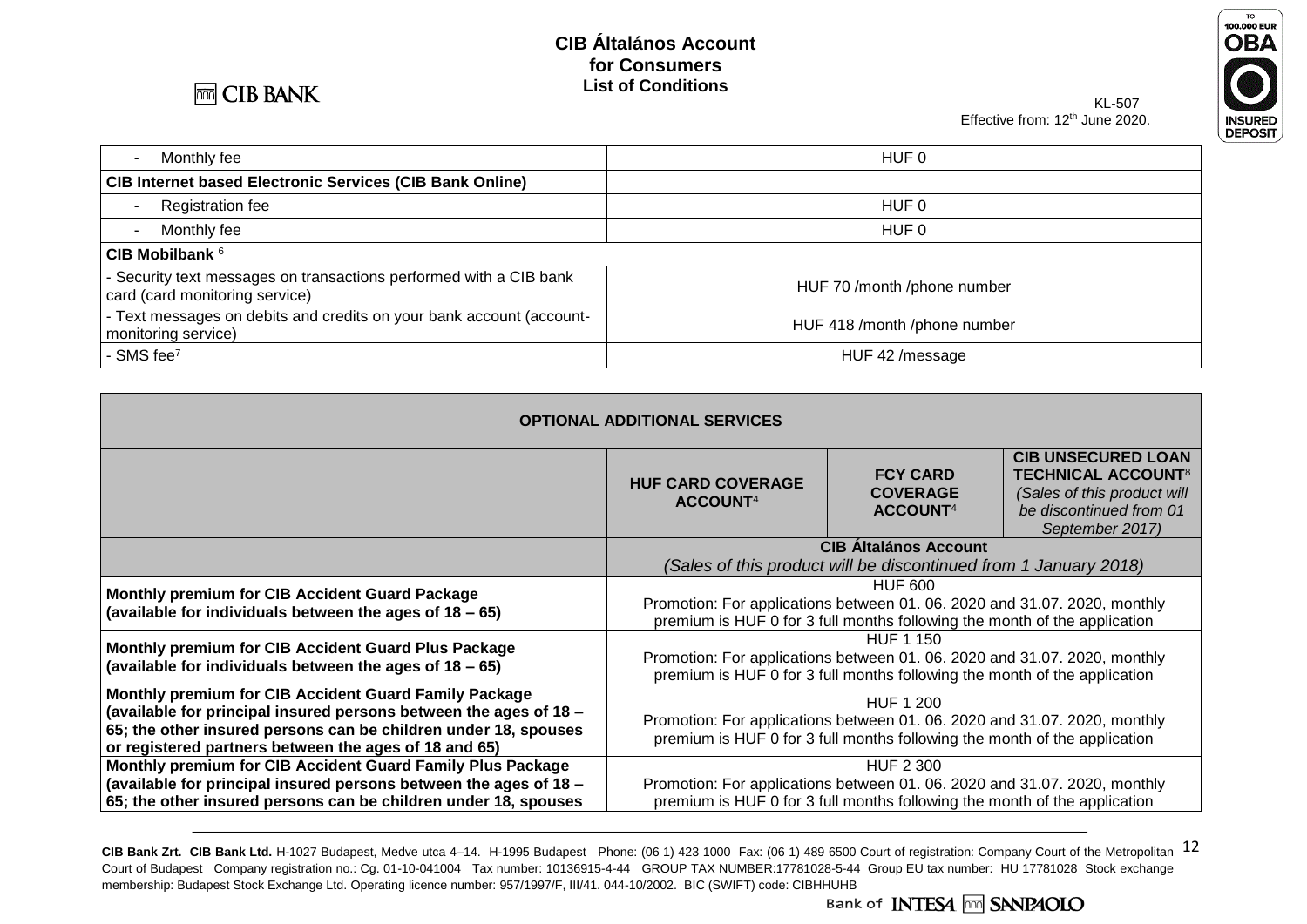



KL-507 Effective from: 12<sup>th</sup> June 2020.

| or registered partners between the ages of 18 and 65)                                                                                             |                                                                                  |  |  |
|---------------------------------------------------------------------------------------------------------------------------------------------------|----------------------------------------------------------------------------------|--|--|
| Monthly premium for HUF 1,000,000 accident insurance policy<br>providing cover for accidental death (available between 18 and 65<br>years of age) | <b>HUF 139</b>                                                                   |  |  |
| Monthly premium for HUF 1,000,000 life insurance policy providing<br>cover for death by any cause (available between 18 and 65 years of<br>age)   | <b>HUF 399</b><br>The sale of this product ceased with effect from 08.08.2013.   |  |  |
| Monthly premium for HUF 8,000,000 accident insurance policy<br>providing cover for accidental death (available between 18 and 65<br>years of age) | <b>HUF 999</b><br>The sale of this product ceased with effect from 08.08.2013.   |  |  |
| Monthly premium for HUF 8,000,000 life insurance policy providing<br>cover for death by any cause (available up to 65 years of age)               | <b>HUF 2,499</b><br>The sale of this product ceased with effect from 08.08.2013. |  |  |
| <b>OPTIONAL ADDITIONAL SERVICES</b>                                                                                                               |                                                                                  |  |  |
|                                                                                                                                                   | <b>CIB Általános Account</b>                                                     |  |  |
|                                                                                                                                                   | (Sales of this product will be discontinued from 1 January 2018)                 |  |  |
| Monthly premium for CIB Health Guard, Standard Basic Package                                                                                      | HUF 2,500 / month / insured<br>(Contract concluded before 1st. June 2019.)       |  |  |
| (available at an age 6 month - 69 years)                                                                                                          | HUF 3 500 / month / insured<br>(Contract concluded after 1st.June 2019.)         |  |  |
| Monthly premium for CIB Health Guard, Optimum Basic Package                                                                                       | HUF 5,500 / month / insured<br>(Contract concluded before 1st.June 2019.)        |  |  |
| (available at an age 18 - 69 years)                                                                                                               | HUF 7 500 / month / insured<br>(Contract concluded after 1st.June 2019.)         |  |  |
| Monthly premium for CIB Health Guard, Premium Basic Package                                                                                       | HUF 11,500 / month / insured<br>(Contract concluded before 1st.June 2019.)       |  |  |

CIB Bank Zrt. CIB Bank Ltd. H-1027 Budapest, Medve utca 4-14. H-1995 Budapest Phone: (06 1) 423 1000 Fax: (06 1) 489 6500 Court of registration: Company Court of the Metropolitan 13 Court of Budapest Company registration no.: Cg. 01-10-041004 Tax number: 10136915-4-44 GROUP TAX NUMBER:17781028-5-44 Group EU tax number: HU 17781028 Stock exchange membership: Budapest Stock Exchange Ltd. Operating licence number: 957/1997/F, III/41. 044-10/2002. BIC (SWIFT) code: CIBHHUHB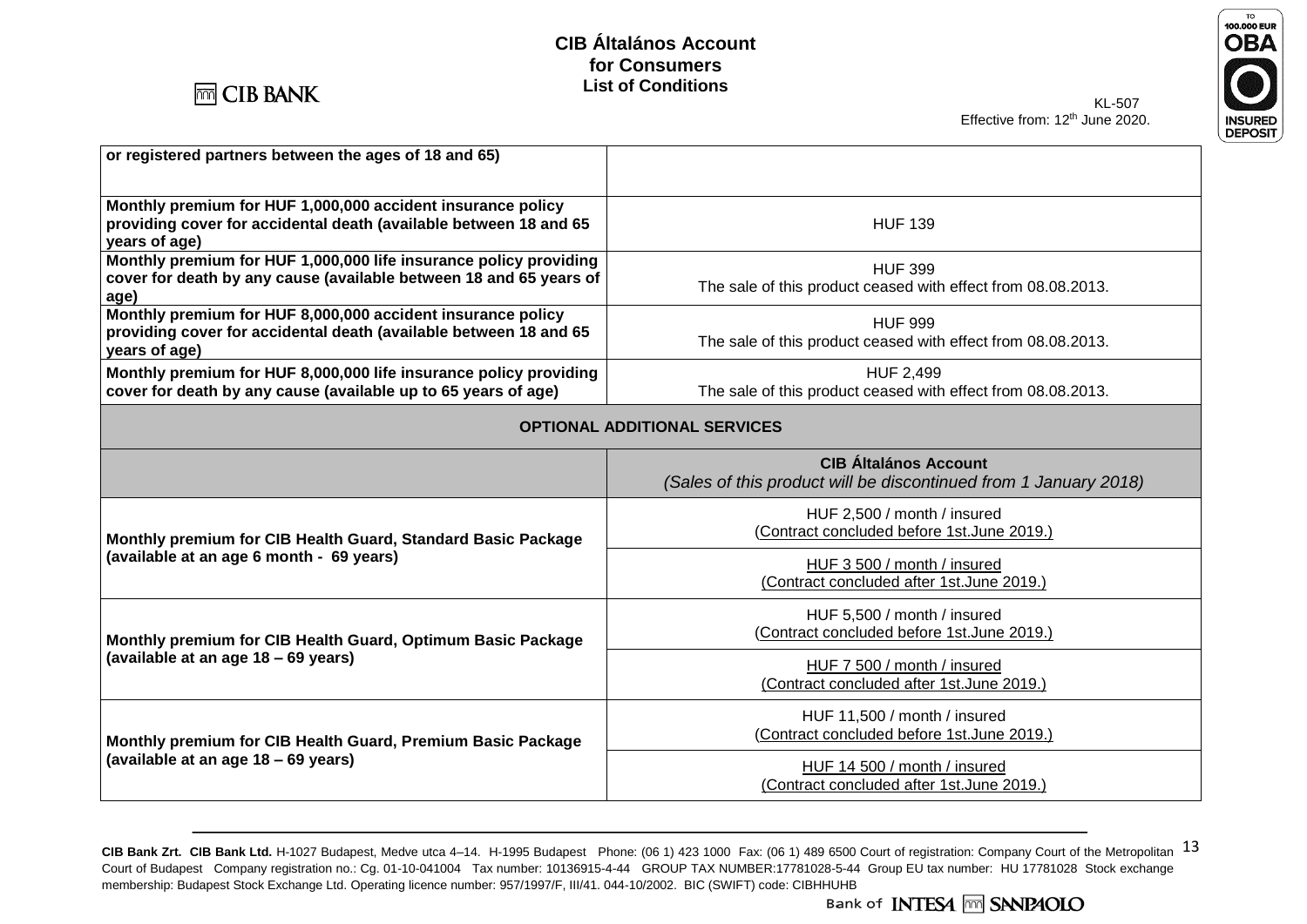



KL-507 Effective from: 12<sup>th</sup> June 2020.

| Monthly premium for Hope Plus Silver Additional Insurance<br>Package (available at an age 18 - 65 years, only attached to a Basic<br>Package)                                              | HUF 2,800/ month / insured                       |                                                            |                                                                                                                                                |
|--------------------------------------------------------------------------------------------------------------------------------------------------------------------------------------------|--------------------------------------------------|------------------------------------------------------------|------------------------------------------------------------------------------------------------------------------------------------------------|
| Monthly premium for Hope Plus Gold Additional Insurance<br>Package (available at an age 18 - 65 years, only attached to a<br><b>Basic Package)</b>                                         | HUF 8,500/ month / insured                       |                                                            |                                                                                                                                                |
|                                                                                                                                                                                            | <b>HUF CARD COVERAGE</b><br>ACCOUNT <sup>4</sup> | <b>FCY CARD</b><br><b>COVERAGE</b><br>ACCOUNT <sup>4</sup> | <b>CIB UNSECURED LOAN</b><br><b>TECHNICAL ACCOUNT<sup>8</sup></b><br>(Sales of this product will<br>be discontinued from 01<br>September 2017) |
| <b>On-demand interest</b>                                                                                                                                                                  | Annual interest: 0.01%                           | Annual interest: 0.01%                                     | Annual interest: 0.00%                                                                                                                         |
|                                                                                                                                                                                            | AER: 0.01%                                       | AER: 0.01%                                                 | AER: 0.00%                                                                                                                                     |
| Interest on unauthorised credit                                                                                                                                                            | 27.99%                                           | 1-week LIBOR $+6.00\%$                                     | 27.99%                                                                                                                                         |
| Debiting of interest on unauthorised credit                                                                                                                                                | The last bank working day of the calendar month  |                                                            |                                                                                                                                                |
| Account-opening minimum amount                                                                                                                                                             | none                                             |                                                            |                                                                                                                                                |
| Monthly account management fee                                                                                                                                                             | HUF 0                                            |                                                            |                                                                                                                                                |
| Account opening and closing fee<br>HUF <sub>0</sub>                                                                                                                                        |                                                  | HUF <sub>0</sub>                                           | HUF <sub>0</sub>                                                                                                                               |
| Regular monthly statement via CIB Internet Bank, CIB Bank mobile<br>application, CIB Bank Online <sup>11</sup>                                                                             | HUF 0                                            | HUF <sub>0</sub>                                           | HUF <sub>0</sub>                                                                                                                               |
| <b>Regular monthly statement</b>                                                                                                                                                           | HUF <sub>0</sub>                                 | HUF <sub>0</sub>                                           | Not available                                                                                                                                  |
| First monthly paper statement of each month                                                                                                                                                | HUF <sub>0</sub>                                 | HUF <sub>0</sub>                                           | HUF 0<br>(only at the Client's<br>request)                                                                                                     |
| Fee for issuing additional bank statements or certificates at the<br><b>Client's request</b><br>Relating to the past 6 months / month<br>Relating to more than 6 months previously / month | HUF 1,129<br><b>HUF 2,258</b>                    | <b>USD 5.65</b><br><b>USD 11.29</b>                        | <b>HUF 1,283</b><br><b>HUF 2,565</b>                                                                                                           |
|                                                                                                                                                                                            | <b>HUF CARD COVERAGE</b><br><b>ACCOUNT4</b>      | <b>FCY CARD</b><br><b>COVERAGE</b><br>ACCOUNT <sup>4</sup> | <b>CIB UNSECURED LOAN</b><br><b>TECHNICAL ACCOUNT<sup>8</sup></b><br>(Sales of this product will<br>be discontinued from 01<br>September 2017) |

**Transfer between the Client's own accounts kept at CIB Bank**

CIB Bank Zrt. CIB Bank Ltd. H-1027 Budapest, Medve utca 4-14. H-1995 Budapest Phone: (06 1) 423 1000 Fax: (06 1) 489 6500 Court of registration: Company Court of the Metropolitan 14 Court of Budapest Company registration no.: Cg. 01-10-041004 Tax number: 10136915-4-44 GROUP TAX NUMBER:17781028-5-44 Group EU tax number: HU 17781028 Stock exchange membership: Budapest Stock Exchange Ltd. Operating licence number: 957/1997/F, III/41. 044-10/2002. BIC (SWIFT) code: CIBHHUHB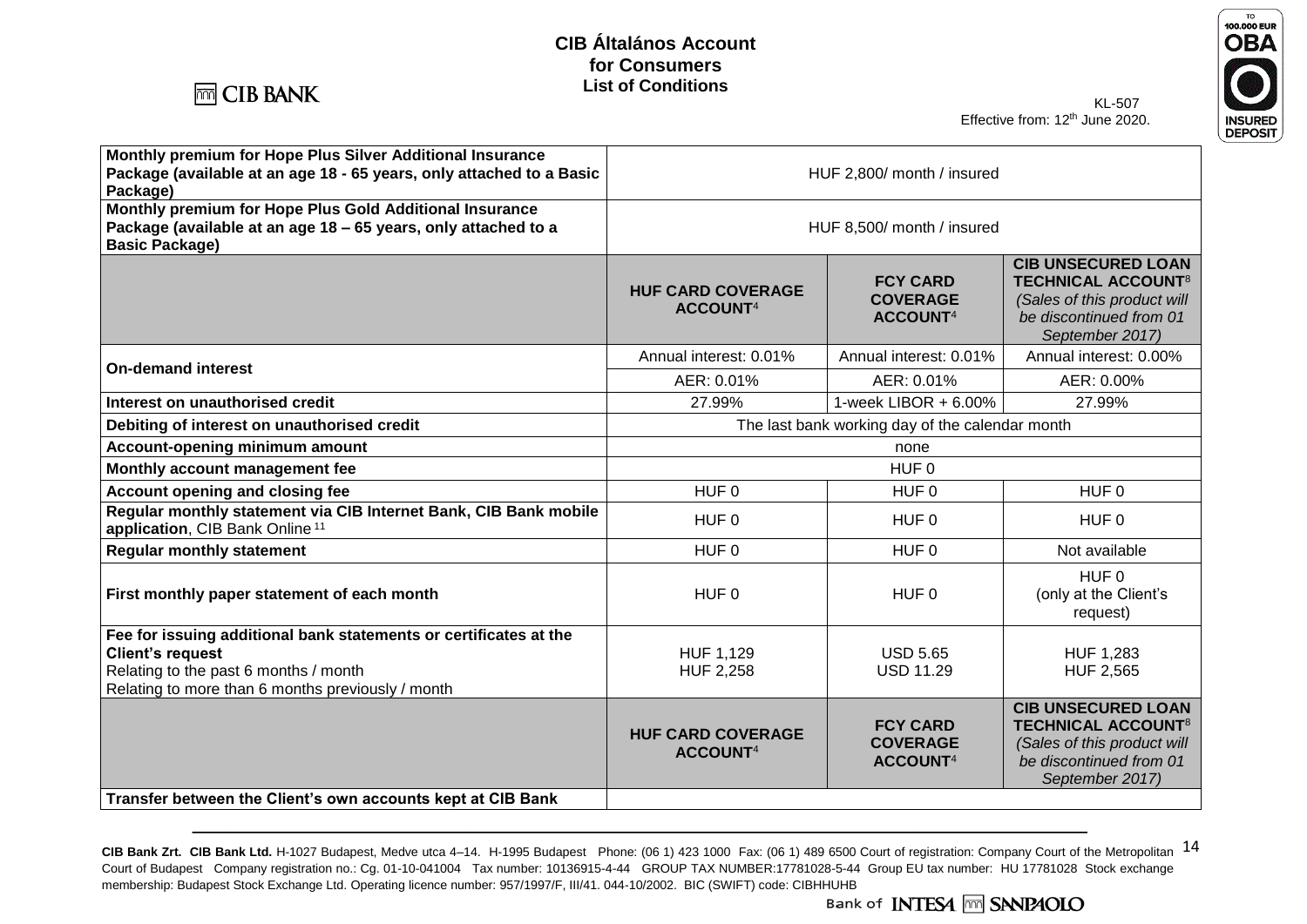

## KL-507



Effective from: 12<sup>th</sup> June 2020.

| CIB Internet Bank, CIB Bank mobile application, CIB Bank Online                                                                                                                                                 | HUF 0                                          | HUF 0                                              | HUF 0                     |
|-----------------------------------------------------------------------------------------------------------------------------------------------------------------------------------------------------------------|------------------------------------------------|----------------------------------------------------|---------------------------|
| CIB TPP channel                                                                                                                                                                                                 | HUF 0                                          | HUF 0                                              | HUF 0                     |
| <b>CIB24</b>                                                                                                                                                                                                    | <b>HUF 116</b>                                 | <b>USD 5.80</b>                                    | HUF 0                     |
| In paper format, in the case of the Magnifica Banker, on Electronic<br>Signature Pad                                                                                                                            | 0.174%, min. HUF 232, max.<br><b>HUF 8 117</b> | 0.174%, min. USD<br>HUF 0<br>11.59, max. USD 33,67 |                           |
| Cash deposit at a branch                                                                                                                                                                                        | HUF 0                                          | HUF 0                                              | HUF 0                     |
| - fee for coin processing if more than 50 coins are deposited <sup>2</sup>                                                                                                                                      | 3.39%                                          | 3.39%                                              | 3.39%                     |
| Deposit through a postal cash-transfer order                                                                                                                                                                    | HUF $113 + 0.39\frac{1}{10}$ transaction       | Not available                                      | Not available             |
| Foreign-currency cash deposit to a HUF or FCY account (CIB only<br>accepts bank notes)                                                                                                                          | HUF 0                                          | HUF 0                                              | Not available             |
| Cash withdrawal from cash desk in a bank branch 2                                                                                                                                                               |                                                | 1.25%, min. HUF 790,                               |                           |
| - fee for coin processing if more than 50 coins are withdrawn <sup>2</sup>                                                                                                                                      | Not available                                  | Not available                                      | max. HUF 131 063<br>3.39% |
| Fee for failing to make a cash-desk withdrawal after giving<br>advance notice, or for withdrawing more than HUF 1 million (or the<br>equivalent in foreign currency) without giving advance notice <sup>2</sup> | Not available                                  | Not available                                      | HUF 11,291 / occasion     |
| <b>Correspondence fee</b>                                                                                                                                                                                       | <b>HUF 565</b>                                 | <b>HUF 565</b>                                     | <b>HUF 565</b>            |

CIB Bank Zrt. CIB Bank Ltd. H-1027 Budapest, Medve utca 4-14. H-1995 Budapest Phone: (06 1) 423 1000 Fax: (06 1) 489 6500 Court of registration: Company Court of the Metropolitan 15 Court of Budapest Company registration no.: Cg. 01-10-041004 Tax number: 10136915-4-44 GROUP TAX NUMBER:17781028-5-44 Group EU tax number: HU 17781028 Stock exchange membership: Budapest Stock Exchange Ltd. Operating licence number: 957/1997/F, III/41. 044-10/2002. BIC (SWIFT) code: CIBHHUHB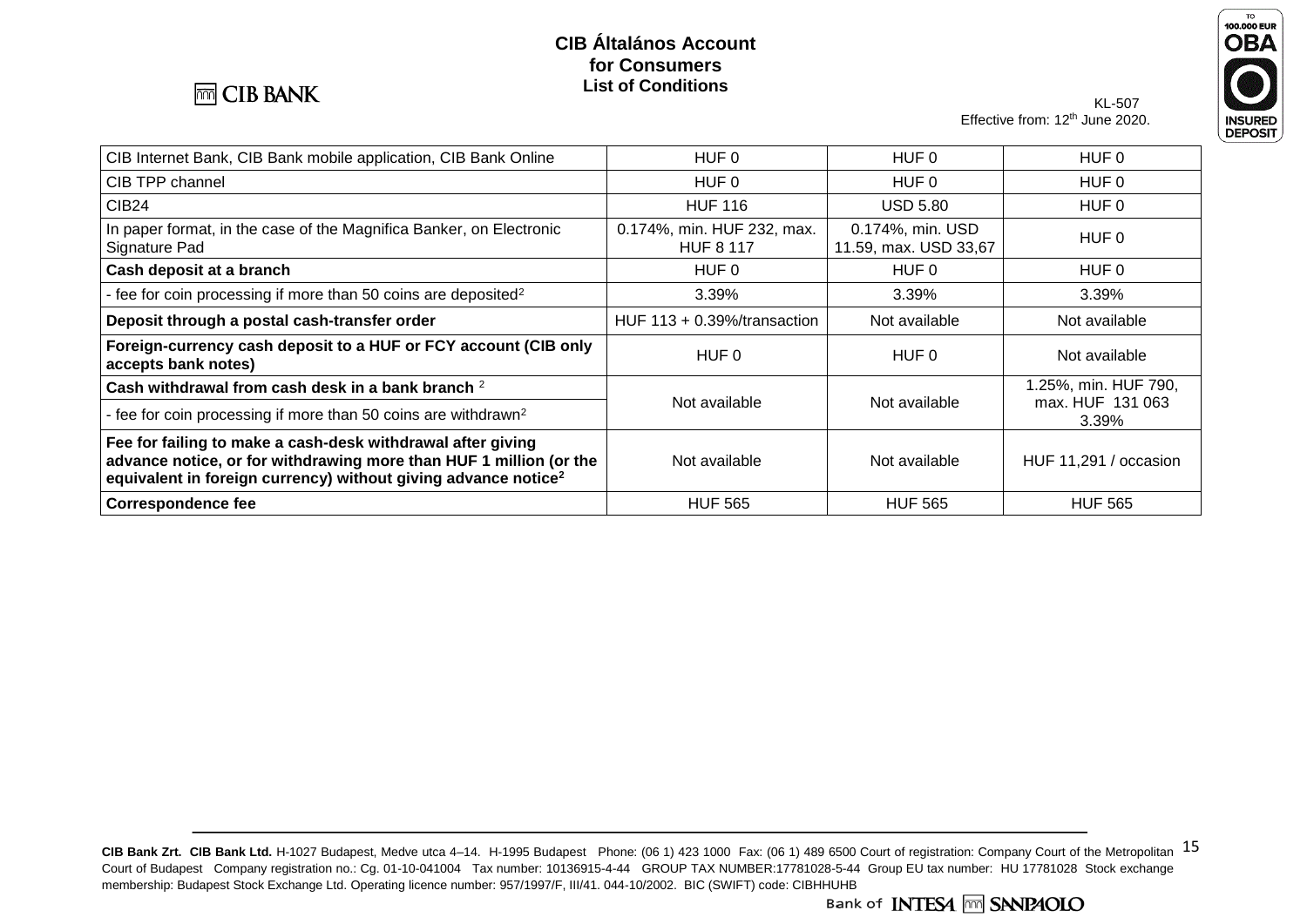**HUF CARD COVERAGE ACCOUNT**<sup>4</sup>



KL-507 Effective from: 12<sup>th</sup> June 2020.



**TECHNICAL ACCOUNT**<sup>8</sup> *(Sales of this product will* 

**CIB UNSECURED LOAN** 

**FCY CARD COVERAGE ACCOUNT**<sup>4</sup>

|                                                                                                                                                                                                      |                                                                                                                                                                         | ACCOUNT <sup>4</sup>                                                                                                                                                                          | be discontinued from 01<br>September 2017)                                      |
|------------------------------------------------------------------------------------------------------------------------------------------------------------------------------------------------------|-------------------------------------------------------------------------------------------------------------------------------------------------------------------------|-----------------------------------------------------------------------------------------------------------------------------------------------------------------------------------------------|---------------------------------------------------------------------------------|
| <b>CIB Internet based Electronic Services</b>                                                                                                                                                        |                                                                                                                                                                         |                                                                                                                                                                                               |                                                                                 |
| <b>CIB Internet-based Electronic Services (CIB Internet Bank)</b>                                                                                                                                    |                                                                                                                                                                         |                                                                                                                                                                                               | <b>CIB Internet Bank -</b><br><b>Compulsory</b><br><b>Supplementary Service</b> |
| - Registration fee                                                                                                                                                                                   |                                                                                                                                                                         |                                                                                                                                                                                               | HUF <sub>0</sub>                                                                |
| - Subscription fee for security SMS text messages (notification of<br>logins and blocking)                                                                                                           |                                                                                                                                                                         |                                                                                                                                                                                               | HUF 64 / month / user                                                           |
| Fees for password generators                                                                                                                                                                         |                                                                                                                                                                         |                                                                                                                                                                                               |                                                                                 |
| - Token usage fee                                                                                                                                                                                    | The CIB Internet-based Electronic Service is available<br>for a card coverage account, and the Bank does not<br>charge any fee for this service in relation to the card |                                                                                                                                                                                               | HUF 56 / month / user                                                           |
| - Easy Token usage fee (Sales of this product will be discontinued<br>from 15 February 2019)                                                                                                         |                                                                                                                                                                         |                                                                                                                                                                                               | HUF 56 / month / user                                                           |
| - CIB Hard Token usage fee                                                                                                                                                                           |                                                                                                                                                                         |                                                                                                                                                                                               | HUF 340 / month / user                                                          |
| - CIB mobilToken usage fee                                                                                                                                                                           |                                                                                                                                                                         |                                                                                                                                                                                               | HUF 56 / month / user                                                           |
| - CIB Hard Token request fee                                                                                                                                                                         |                                                                                                                                                                         |                                                                                                                                                                                               | HUF 1.703 / user                                                                |
| - One-off fee for Token replacement (if the Token is lost or becomes<br>unusable or unreliable) 18                                                                                                   | coverage account.                                                                                                                                                       | In case of a replacement<br>request, the token<br>available in CIB Bank<br>Mobile Application or the<br><b>CIB Hard Token are</b><br>available for further use of<br>the Electronic Services. |                                                                                 |
| - One-off fee for Easy Token replacement (if the Token is lost or<br>becomes technically unusable or unreliable) (Sales of this product will<br>be discontinued from 15 February 2019) <sup>18</sup> |                                                                                                                                                                         |                                                                                                                                                                                               | In case of a replacement<br>request, the token<br>available in CIB Bank         |

CIB Bank Zrt. CIB Bank Ltd. H-1027 Budapest, Medve utca 4-14. H-1995 Budapest Phone: (06 1) 423 1000 Fax: (06 1) 489 6500 Court of registration: Company Court of the Metropolitan 16 Court of Budapest Company registration no.: Cg. 01-10-041004 Tax number: 10136915-4-44 GROUP TAX NUMBER:17781028-5-44 Group EU tax number: HU 17781028 Stock exchange membership: Budapest Stock Exchange Ltd. Operating licence number: 957/1997/F, III/41. 044-10/2002. BIC (SWIFT) code: CIBHHUHB

Bank of INTES4 MM SANPAOLO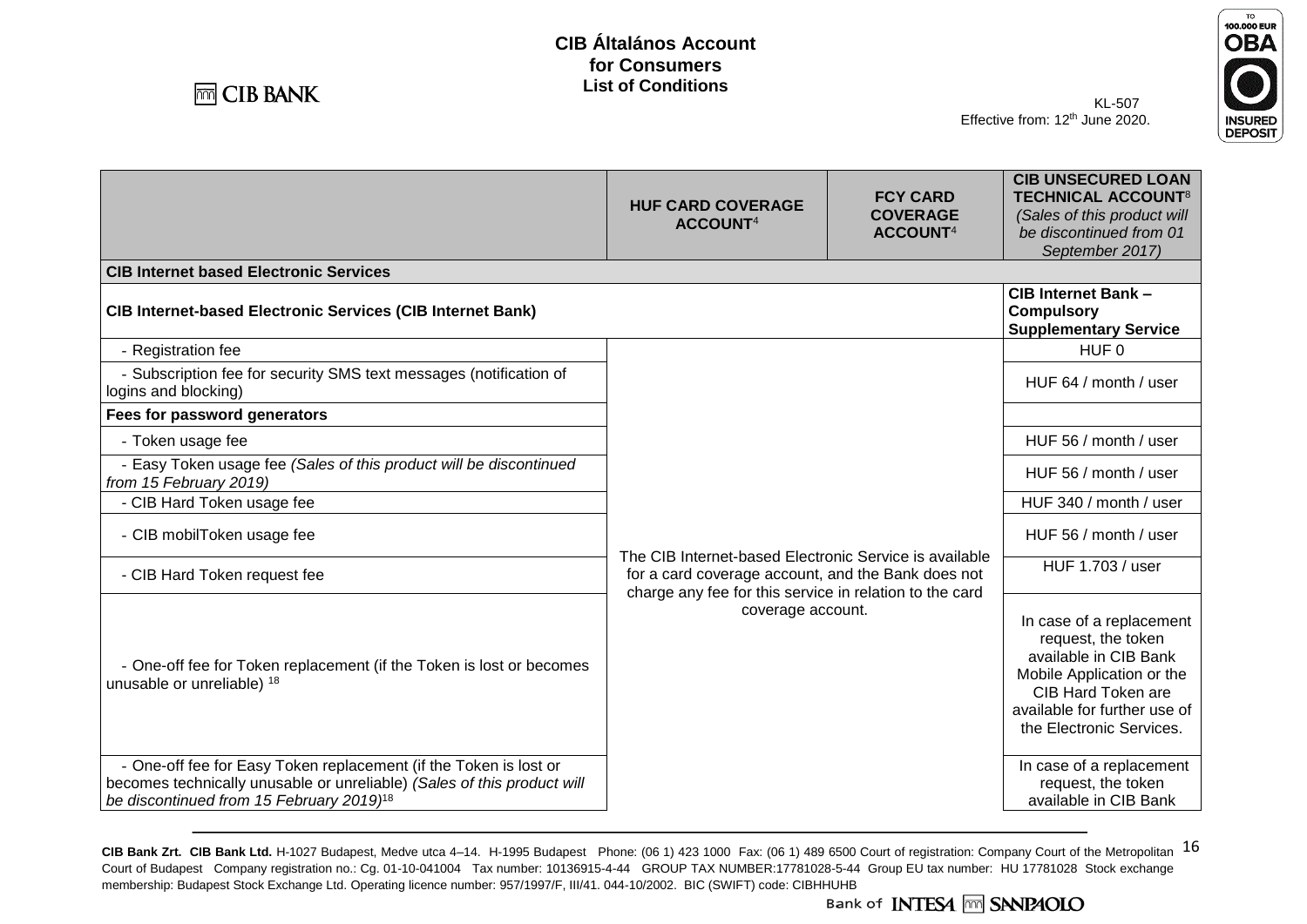



KL-507 Effective from: 12<sup>th</sup> June 2020.

|                                                                                                          |                                                                                                                                                                                      |                  | Mobile Application or the       |
|----------------------------------------------------------------------------------------------------------|--------------------------------------------------------------------------------------------------------------------------------------------------------------------------------------|------------------|---------------------------------|
|                                                                                                          |                                                                                                                                                                                      |                  | CIB Hard Token are              |
|                                                                                                          |                                                                                                                                                                                      |                  | available for further use of    |
|                                                                                                          |                                                                                                                                                                                      |                  | the Electronic Services.        |
| - One-off fee for CIB Hard Token replacement (if the Token is lost or<br>becomes unusable or unreliable) |                                                                                                                                                                                      |                  | <b>HUF 3 207</b>                |
| - One-off fee for CIB mobilToken replacement (re-registration)                                           |                                                                                                                                                                                      |                  | HUF 0                           |
| <b>CIB Internet-based Electronic Services (CIB Bank mobile application)</b>                              |                                                                                                                                                                                      |                  |                                 |
| <b>Registration fee</b>                                                                                  | HUF <sub>0</sub>                                                                                                                                                                     | HUF <sub>0</sub> | HUF 0                           |
| Monthly fee<br>$\overline{\phantom{a}}$                                                                  | HUF 0                                                                                                                                                                                | HUF 0            | HUF 0                           |
| <b>CIB Internet based Electronic Services (CIB Bank Online)</b>                                          |                                                                                                                                                                                      |                  |                                 |
| <b>Registration fee</b>                                                                                  | HUF <sub>0</sub>                                                                                                                                                                     | HUF 0            | HUF 0                           |
| Monthly fee                                                                                              | HUF 0                                                                                                                                                                                | HUF 0            | HUF 0                           |
| CIB Mobilbank <sup>6</sup>                                                                               |                                                                                                                                                                                      |                  |                                 |
| - Text messages about debits and credits on the bank account<br>(account-monitoring service)             | The CIB Mobilbank Service is available for a card<br>coverage account, and the Bank does not charge any<br>monthly fee for this service in relation to the card<br>coverage account. |                  | HUF 418 /month /phone<br>number |
| SMS fee <sup>7</sup>                                                                                     | HUF 42 /message                                                                                                                                                                      |                  | HUF 42 /message                 |

CIB Bank is a member of the National Deposit Insurance Fund (NDIF), so its deposits are insured under the Act CCXXXVII of 2013 on Credit Institutions and Financial Enterprises.

Termination of the bank account: In the event of termination of the Bank Account Agreement, the cash withdrawal, bank-to-bank transfer, intrabank transfer or book transfer between the Client's own accounts of an amount less than HUF 1,200 – or the equivalent in foreign currency determined based on the valid mid-rate quoted by the Bank on the day of execution by the Bank of the payment order to this effect – is free of charge.

1. Products: Telekom DOMINO prepaid card, vendor: Magyar Telekom Nyrt.; Praktikum DOMINO prepaid card, vendor: Telenor Magyarország Zrt.; Vodafone VitaMAX prepaid card, vendor: Vodafone Magyarország Zrt. The pay-as-you-go mobile phone top-up service is available via the CIB24, CIB Internet Bank, CIB Bank mobile application and CIB Bank Online services.

2**.** The Bank assumes no obligation to execute large cash withdrawals at a time that has not been agreed in advance. Notice of withdrawals of large amounts of cash must be given to the Bank in advance, either verbally (by telephone, CIB24/in person) or in writing as follows:

CIB Bank Zrt. CIB Bank Ltd. H-1027 Budapest, Medve utca 4–14. H-1995 Budapest Phone: (06 1) 423 1000 Fax: (06 1) 489 6500 Court of registration: Company Court of the Metropolitan 17 Court of Budapest Company registration no.: Cg. 01-10-041004 Tax number: 10136915-4-44 GROUP TAX NUMBER:17781028-5-44 Group EU tax number: HU 17781028 Stock exchange membership: Budapest Stock Exchange Ltd. Operating licence number: 957/1997/F, III/41. 044-10/2002. BIC (SWIFT) code: CIBHHUHB

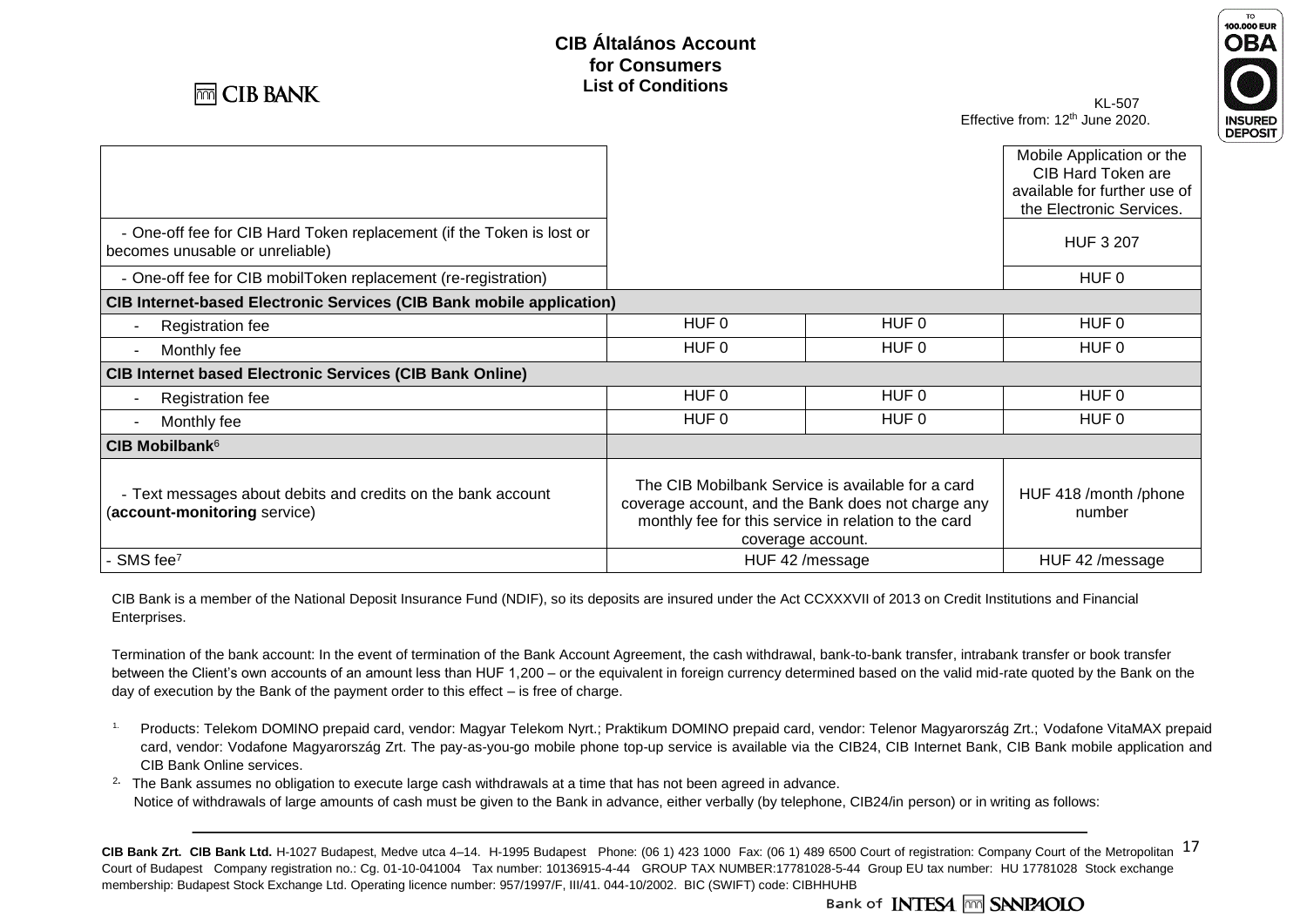

### KL-507



Effective from: 12<sup>th</sup> June 2020.

Giving advance notice of the withdrawal of large sums of cash:

| Deadline for giving notice |                                             | Daily amount of cash withdrawal |                          |                 |                                   |
|----------------------------|---------------------------------------------|---------------------------------|--------------------------|-----------------|-----------------------------------|
|                            |                                             |                                 | <b>HUF</b>               | EUR. USD        | Other                             |
|                            | bank working day<br>before the withdrawal   | Monday-Thursday<br>up to        | $1,000,000 - 10,000,000$ | $1.000 - 5.000$ | Up to the equivalent of USD 5,000 |
|                            | 2 bank working days befor<br>the withdrawal | 15:00<br>Friday up to 14:00     | Over 10,000,000          | Over 5,000      | Over the equivalent of USD 5,000  |

Giving advance notice of a cash withdrawal or cash deposit of more than 50 coins:

• Advance notice of cash withdrawals or cash deposit of up to HUF 500,000 must be given 2 working days before the withdrawal or deposit.

- Notice of cash withdrawals or cash deposit of over HUF 500,000 must be given 3 working days before the withdrawal or deposit, by 15:00 from Monday to Thursday and by 14:00 on Friday, and a list of denominations must be provided.
- <sup>3.</sup> In addition to the commissions related to foreign exchange transactions performed on the Client's bank account, the bank account of the Client or the Initiator of the foreign exchange transaction – as agreed by the Parties – will be charged with any incidental expenses related to the transactions performed (e.g. postal or DHL costs), and with the costs and commissions justifiably charged by the bank(s) involved in the execution of the transaction. (This also includes, in the case of outgoing FCY payments to destination countries that use the IBAN international bank account number format, the fee of approx. EUR 5-15, charged by the foreign bank if the beneficiary's account number was indicated incorrectly, or indicated in non-IBAN format, on the payment order.) In case of transfers outside the EEA, if the Client undertakes to pay all the costs associated with the transfer, then he must ensure the availability of sufficient funds to cover such costs. The precise extent of such costs differs from bank to bank. The HUF equivalent of FCY transfer commissions and (e.g. SWIFT) costs are debited at the time of execution, and any justifiably charged cost and commission claims of banks, financial institutions or other institutions involved in the arrangement of the transaction (e.g. additional fees charged in respect of transfers that require manual processing by them) are debited as and when they arise. These costs can arise in both outbound and inbound foreign currency transfers and can therefore be debited. Transfer orders submitted on a transfer order form are accepted by CIB Bank only on a special foreign currency transfer order form.
- <sup>4</sup> CIB Bank's sell/buy foreign exchange rate valid on the date of debiting the account is applied to calculate the amount of orders submitted in a currency different from that of the account debited.
- <sup>5.</sup> In the case of foreign exchange transfer orders with a beneficiary who keeps their account with a financial service provider established outside the EEA, if the account holder doesn't agree to pay the foreign bank charges, the transferred amount could be credited to the bank account of the beneficiary reduced by any arising intermediary bank charges, which differ from bank to bank.
- <sup>6.</sup> In the case of the Account Monitoring Service, the bank sends an SMS text message on transactions above HUF 500, while in the case of the Card Monitoring Service the bank sends an SMS text message on all transactions. Clients can modify this limit via CIB24, CIB Internet Bank or in a branch of the Bank. Monthly fees are first charged on the day that the service is requested, and on the corresponding day of every consecutive month thereafter.
- <sup>7.</sup> The SMS fee is charged on the basis of the SMS text messages sent by the Bank. The SMS fee is charged as an aggregated monthly fee, starting from the day on which the service is requested.
- 8. The CIB Unsecured Loan TECHNICAL Account, which serves the repayment of certain unsecured loans, is a restricted-purpose payment account on which only the Transactions specified in this List of Conditions may be executed, and for which only the additional services specified in this List of Conditions may be requested. A CIB Unsecured Loan TECHNICAL Account may be opened, and indeed it is compulsory to open such an account, when applying for a CIB Debt Consolidation Loan or a Personal Loan. The Bank provides the Client with statements via CIB Internet Bank. A debit card may not be requested with the CIB Unsecured Loan TECHNICAL Account.

CIB Bank Zrt. CIB Bank Ltd. H-1027 Budapest, Medve utca 4–14. H-1995 Budapest Phone: (06 1) 423 1000 Fax: (06 1) 489 6500 Court of registration: Company Court of the Metropolitan 18 Court of Budapest Company registration no.: Cg. 01-10-041004 Tax number: 10136915-4-44 GROUP TAX NUMBER:17781028-5-44 Group EU tax number: HU 17781028 Stock exchange membership: Budapest Stock Exchange Ltd. Operating licence number: 957/1997/F, III/41. 044-10/2002. BIC (SWIFT) code: CIBHHUHB